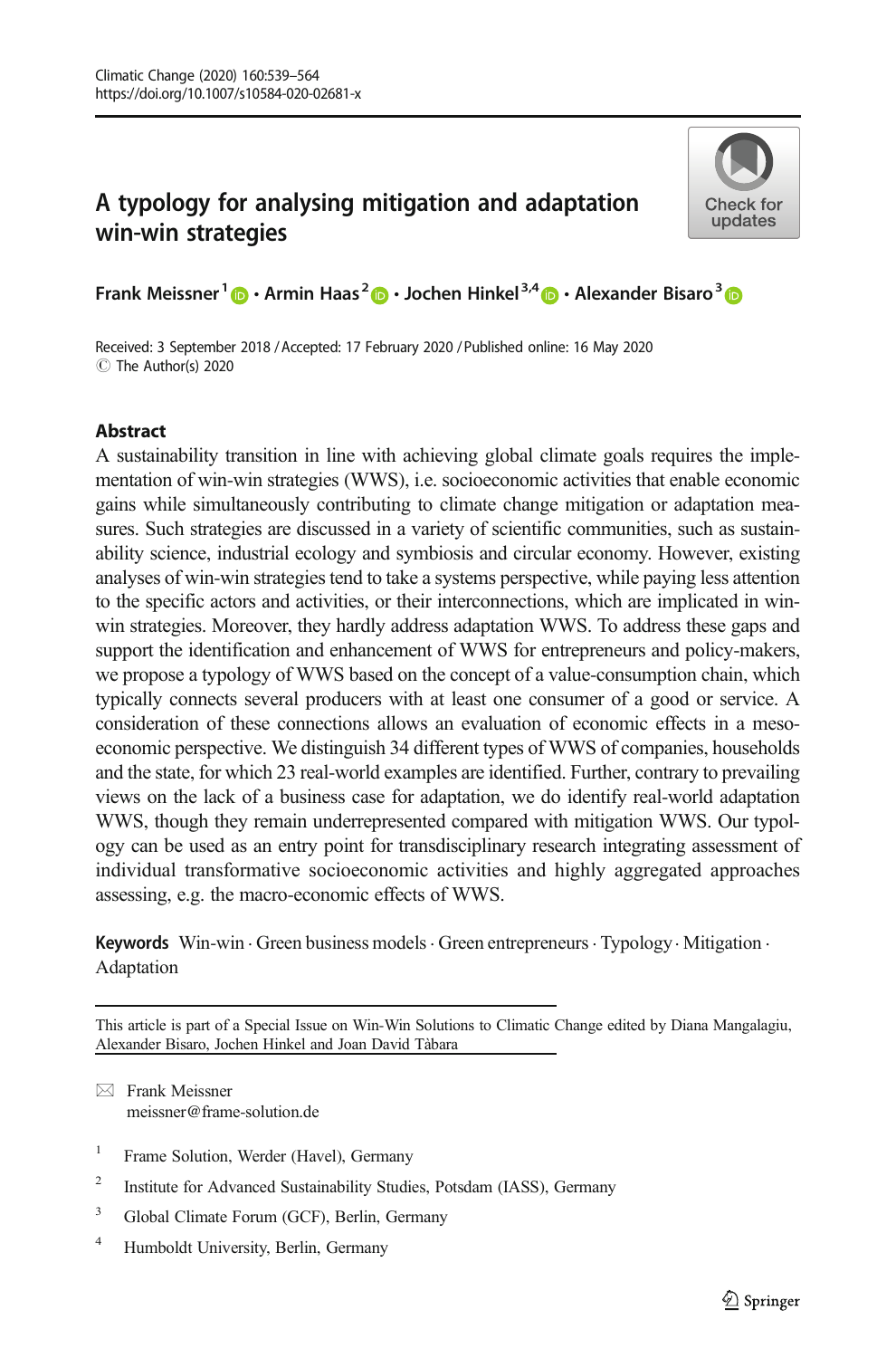# 1 Introduction

A sustainability transition in line with green growth requires the implementation of climate win-win strategies (WWS), i.e. socioeconomic activities that enable economic gains, while simultaneously contributing to climate change mitigation or adaptation. Indeed, the 2015 Paris Agreement's reliance on voluntary, rather than binding, contributions underlines the need for such WWS that meet actors' economic interests (Hinkel et al. [2020](#page-24-0)).

As such, interest in climate WWS is growing. The WWS concept has been widely used for assessing mitigation- and adaptation-related socioeconomic activities for different kinds of actors and aggregation levels (micro- or macro-economic level) in various sectoral, technical and regional contexts. For mitigation, scholars have analysed the individual and social benefits of technological improvements to energy efficiency of residential buildings (Perini and Rosasco [2013\)](#page-24-0) as well as the aggregated economic effects of building stock efficiency measures (Tommerup and Svendsen [2006\)](#page-25-0). Several studies focus on the mobility sector, for example, analysing eco-driving in terms of aggregated economic effects on the household sector at the national level (Barkenbus [2010](#page-23-0)), and at the micro-level, analysing the potential of a range of mobility WWS (Litman [2017\)](#page-24-0). Studies on energy WWS have focused on household consumption-related measures (Halvorsen et al. [2010](#page-24-0)) as well as energy generation for fossil-fuel-based power stations (Sarkis and Cordeiro [2009](#page-25-0)). Analysis in the agricultural sector presents win-wins for 64 different micro-level measures to reduce greenhouse gas emissions (MacLeod et al. [2015](#page-24-0)). For adaptation, initial studies have assessed the economic and climate-risk reduction wins from coastal urban land reclamation (Bisaro et al. [2019\)](#page-23-0) and nature-based flood defence (Kok et al. [2020](#page-24-0)).

Given the diverse socioeconomic activities in different sectoral and regional contexts that can give rise to win-win strategies, diverse literatures, e.g. in industrial ecology and symbiosis (Chertow [2000](#page-23-0); Lombardi and Laybourn [2012](#page-24-0)) and circular economy (Bocken et al. [2016](#page-23-0)), have emerged around the win-win concept in connection with the environment more broadly, including assessing activities that affect pollution, waste and ecological degradation (Bocken et al. [2014\)](#page-23-0). Yet such analyses, based on the underlying assumption that eco-innovations may offer 'competitive advantage' and result in collective environmental benefits, tend to focus on products or processes involved in eco-innovations, without accounting for the particular actors or activities needed to create such WWS. For example, the prominent typology of Dangelico and Pontrandolfo ([2010](#page-23-0)) classifies green products based on life-cycle analysis. While more recent work in industrial symbiosis considers business models that arise in various productionconsumption connections (Fraccascia et al. [2016\)](#page-23-0), such approaches take a network perspective, also neglecting the incentives that arise for different actors, i.e. producers and consumers, which are relevant to implementing WWS. Moreover, none of these approaches accommodates many of the climate change adaptation WWS that reduce climate risk, as they largely address only resource efficiency win-wins.

Thus, existing conceptual frameworks are limited in their ability to comprehensively analyse climate WWS in a manner that can provide support to green business developers as well as policy-makers seeking to identify, enhance or scale-up such WWS (Omann et al. [2019](#page-24-0)). This is important as green business models (GBM), i.e. enterprises that are profitable while also reducing impacts on the environment, are key to a successful implementation of climate WWS (Hinkel et al. [2020](#page-24-0)). In particular, a shared language that can enable the practical work of identifying and enhancing climate-relevant WWS and green business models is lacking. Such a language can serve as a key entry point for business development of green (climate) entrepreneurs (Nazarkina [2012\)](#page-24-0), for identifying green investment opportunities for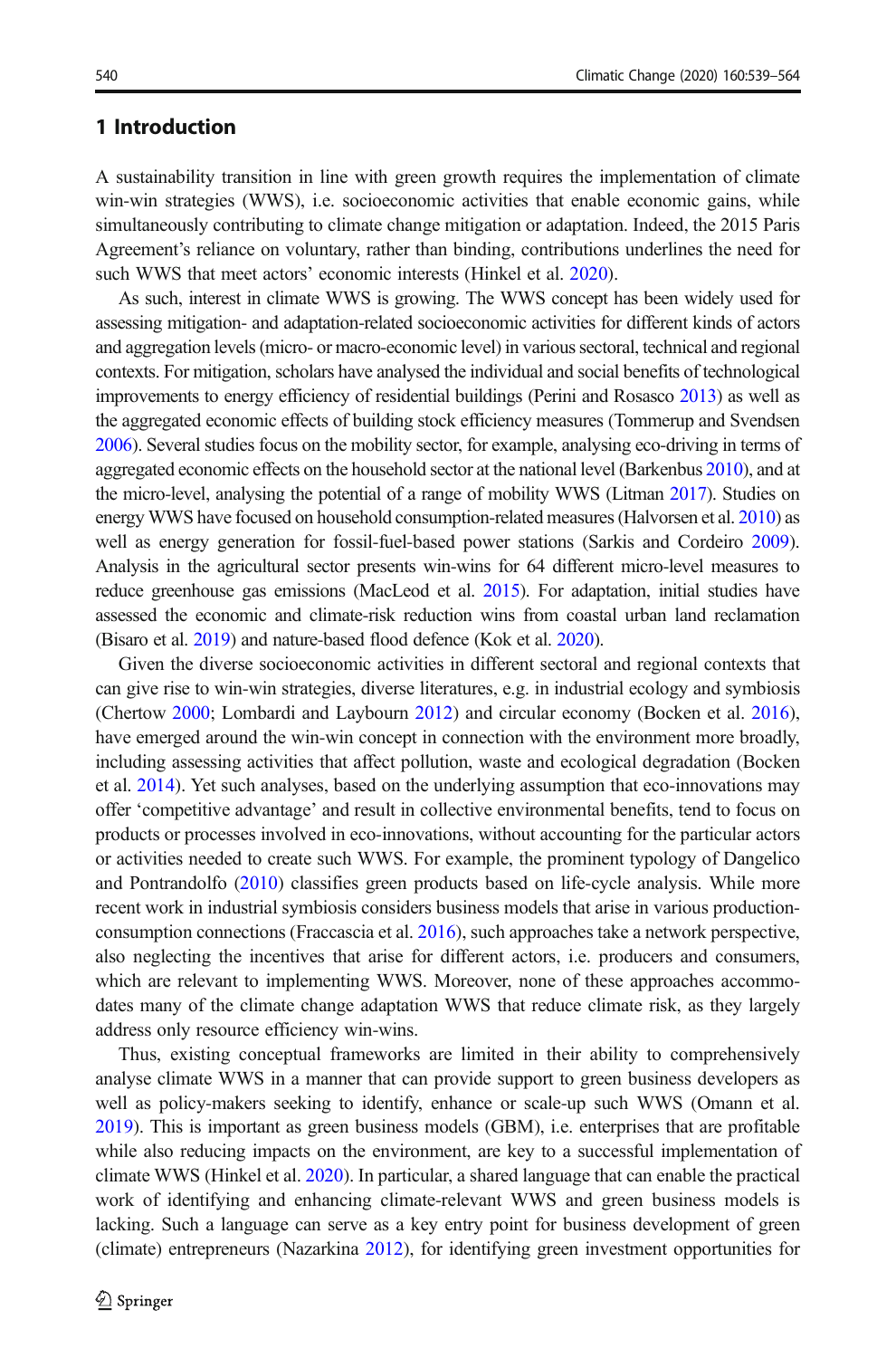climate finance (Ameli et al. [2019](#page-23-0)) and for developing policy instruments to improve the enabling environments in which such WWS are implemented (Mazzucato and Penna [2016\)](#page-24-0).

This paper addresses these gaps by developing a typology of climate WWS, based on several key concepts not typically applied in the existing literature. First, we focus on the economic effects for the *implementing actor* of a WWS, who strives for an individual *economic win* while simultaneously generating a climate-relevant *ecological win*. By focusing on the implementing actors, we are able to categorise heterogeneous WWS of different socioeconomic actors, i.e. state, companies and households, different actor-specific ambitions and roles and different resulting incentives. This stands in contrast with the economic literature, which often defines economic wins using aggregates, for example, as increases of 'GDP, number of jobs created, consumer benefits, business competitiveness, or average industry performance' (Reddy and Assenza [2009](#page-24-0)).

Second, our typology is based on the economic activities of implementing actors along value chains, a relatively simple concept that enables the analysis of connections of actors, considering their specific economic targets and roles, in the production of one good or service. Here, however, we make one important modification: we also consider final consumption by households or the state at the end of these value chains. Thus, in contrast with value chains where 'the focal [point] ... is the end product and the chain is designed around the activities required to produce it' (Peppard and Rylander [2006](#page-24-0)), we analyse *value-consumption chains* in which consumption is the focal point. By doing so, we are able to analyse both the role of consumption activities and 'profit-oriented' production activities, and their interaction, in leading to different kinds of economic and ecological wins and their different locations along the value-consumption chain. Moreover, we are able to describe how several WWS may be connected along one common value-consumption chain.

Our typology thus contributes to a meso-economic analysis of potential pathways of the sustainability transition by identifying interdependencies among different types of WWS and their respective political, economic and social environment. Meso means in this context *centre* stage between micro and macro and encompasses 'many actors' (Dopfer [2006](#page-23-0)) instead of only individual actors (micro-level) or aggregates (macro-level). All three approaches are needed for the analysis of the sustainability transition and green growth. Micro-economic approaches are needed for assessing whether economic actors can implement win-win strategies in a costefficient way through, e.g. analysing individual consumption choices that affect the viability of a WWS. Macro-economic approaches, such as computational general equilibrium (CGE) models, are used for assessing whether the totality of WWS and GBM contribute to a green growth path or not, due to, for example, the *rebound effect* of energy saving WWS (Druckman et al. [2011\)](#page-23-0), and for analysing the macro-economic enabling environment for WWS and GBM (Paroussos et al. [2019\)](#page-24-0). Meso-economic approaches are essential complements to these approaches, as they are needed to assess where and under which political, economic and social conditions WWS and, in particular, GBM, work in practice. For example, mesoeconomic analysis of an e-bike sharing green business model in Shanghai finds that this WWS appears to be viable when there are sufficiently motivated 'prosumers' who contribute to bike collection (Ma et al. [2018\)](#page-24-0). Further, meso-economic approaches help identify where fundamental trade-offs must be faced. For example, analysis of e-mobility WWS in megacities shows that required large-scale infrastructure investments may pose problems for the economic win on short- to medium-term time scales (Ma et al. [2018\)](#page-24-0). Taking this meso-economic approach, our typology thus provides a useful tool for stakeholder-based science, in particular, as an entry point to more differentiated research on the viability of WWS and identification of GBM in various socioeconomic contexts, and for policy design to promote these WWS.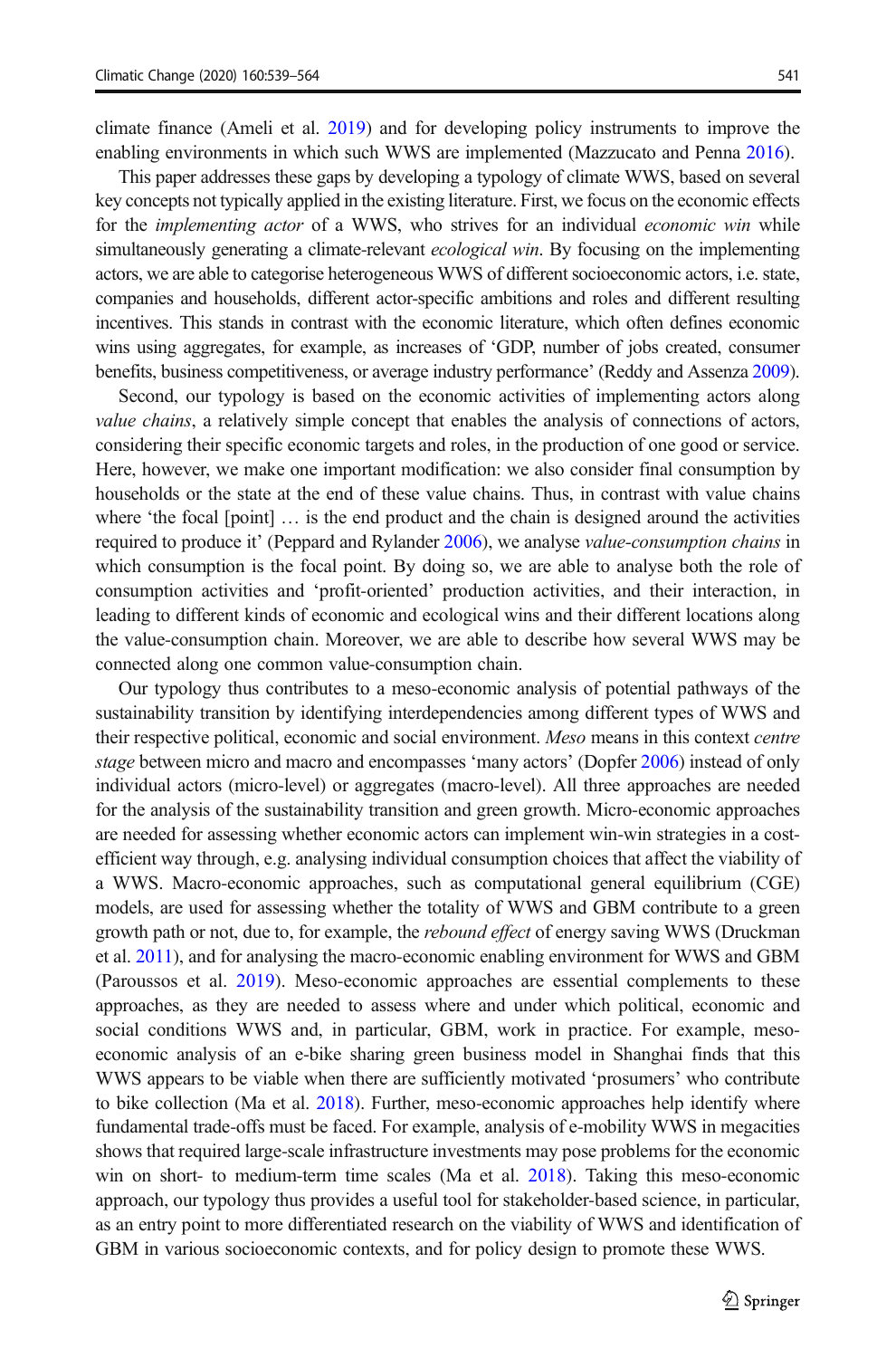<span id="page-3-0"></span>The paper is organised as follows. The next section introduces our methodology for analysing WWS, a typology of WWS and presents an elaborated value-consumption chain example. In Sect. [3](#page-10-0), we identify and describe real-world examples for 23 different types of WWS. Section [4](#page-19-0) discusses our approach and its limits, implications for meso-economic analysis and patterns of observed WWS.

### 2 Methodology

### 2.1 Overview and data collection

At the core of our WWS typology is the concept of the value-consumption chain introduced above. We have incorporated a value-consumption chain analysis because it allows us to address the fundamental question: 'Which consumption activities can be addressed through economically viable production processes that, considered together, contribute to mitigating or adapting to climate change?' The value-consumption chain concept thus links consumption and production activities relevant to climate change through focusing on the different actors carrying them out.

For simplification, we denote the use of final products by both households and the state as 'consumption', which differs from the national accounting methodology that distinguishes between state investments and consumption. Further, we include in household consumption the acquisition of capital goods by households (e.g. residential buildings), which also differs from national accounting conventions, which classify such activity as belonging to the commercial sector.

Placing the value-consumption chain at the centre of our analysis gives rise to three key conditions that must be fulfilled for a climate-relevant WWS to be obtained:

- i. The value-consumption chain must entail an economic win for the implementing actor (also defined in Sect. [2.2.3\)](#page-7-0);
- ii. The value-consumption chain must entail an overall ecological win, addressing either climate change mitigation or adaptation (defined in Sect. [2.2.4\)](#page-8-0).
- iii. The value-consumption chain must entail an economic win for the consuming actor, or at least, not an economic loss;

The first condition is crucial to value-consumption chain analysis because it is required for the implementing actor to initiate her or his socioeconomic activity. The second condition is by definition required of any climate-relevant WWS. Further, a specification of the overall ecological win in the value-consumption chain allows us to locate where in the chain, and through which activities, the ecological win manifests itself. The third condition is crucial to the existence of the value-consumption chain because it is what drives production processes, making them viable. Analysing whether all three of these conditions are met in a valueconsumption chain brings the analytical focus of WWS to the actor-specific activity level, which is not otherwise addressed in the literature.

Our typology was developed by analysing economically viable socioeconomic activities that have the potential to contribute to a sustainability transition addressing climate mitigation and adaptation goals. Within the transdisciplinary Horizon 2020 project Green-Win, 46 different socioeconomic activities were identified within three action fields, *coastal zone flood*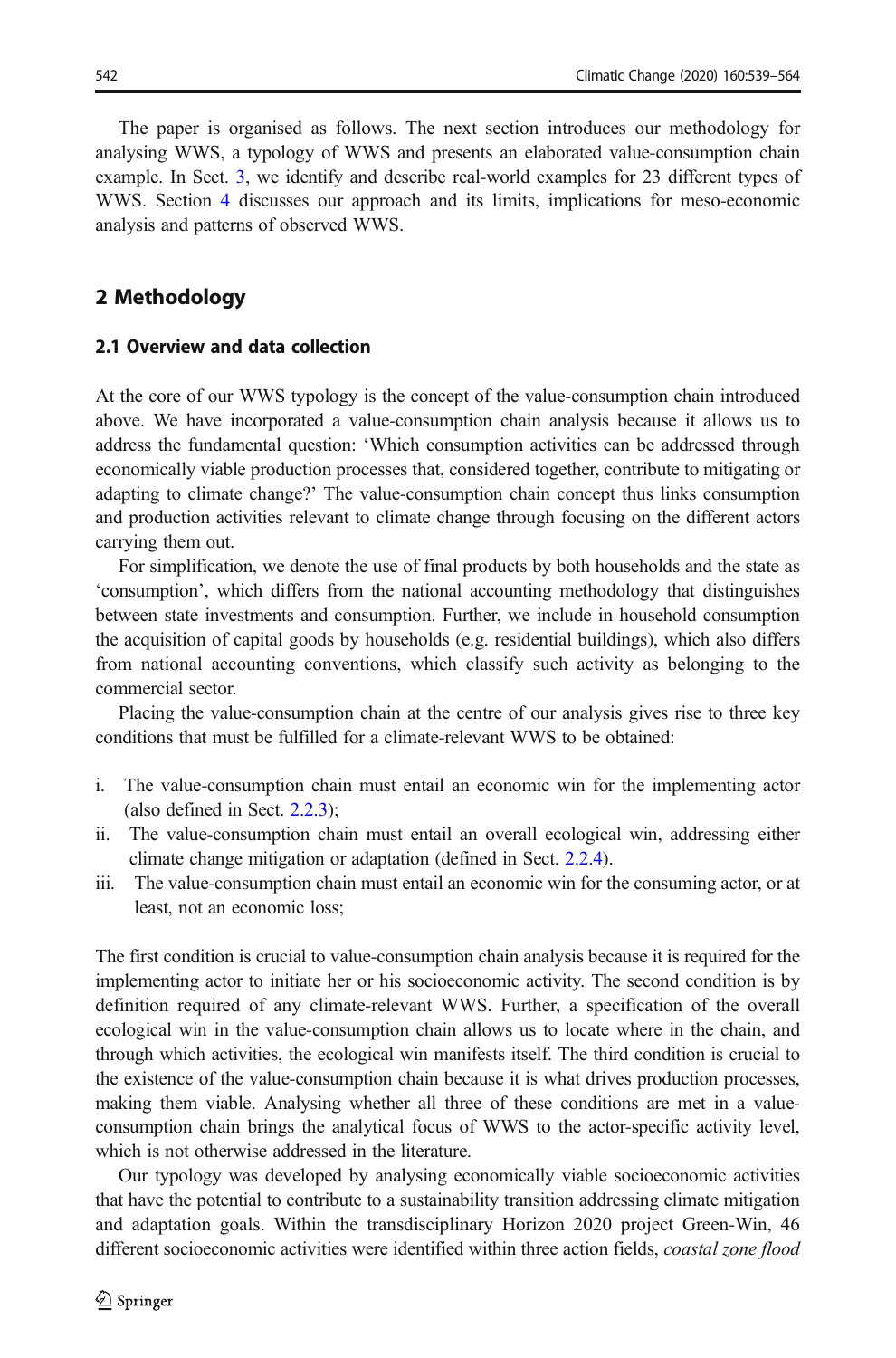risk management, urban transformations and energy poverty eradication and resilience, and these activities were further supplemented by a review of the literature. Based on thus identified real-world examples of win-win strategies, we developed a 'conceptually-derived' typology which 'defines completely the set of ideal types' of win-win strategies (Doty and Glick [1994](#page-23-0)). Thus, in Sect. [3](#page-10-0) below, we present the typology and illustrate each type through WWS examples identified in Green-Win or in the literature. For some conceptually derived types, real-world examples could not yet be identified, and we discuss this, i.e. the 'empty cells' in Tables [1](#page-11-0), [2](#page-15-0) and [3](#page-18-0) in Sect. [4.](#page-19-0)

### 2.2 Typology dimensions

Following the guideline for constructing a typology proposed by Doty and Glick [\(1994\)](#page-23-0), we define the set of dimensions (criteria) that describe completely each ideal type of a WWS. We identify four essential dimensions in which the WWS differ:

- 1. Socioeconomic actor,
- 2. Socioeconomic activity,
- 3. Economic win and
- 4. Ecological win.

A further distinction that is helpful in describing WWS is one between different types of goods and services used in the value-consumption chain. While it is not an essential top-level dimension of our typology, it is helpful for more precisely describing different socioeconomic activities that may lead to a WWS. For clarity, we first discuss these different types of goods and services before presenting the dimensions of the typology.

### 2.2.1 Specifications of goods and services

We use the term *products* to refer to both goods and services and distinguish between three general types of products, two related to mitigation (i.e. the reduction of greenhouse gas emissions) and one to adaptation (i.e. the reduction of climate-related risks) (see Sect. [2.2.4\)](#page-8-0) (IPCC [2013\)](#page-24-0). Products, in general, encompass energy and non-energy resources, preliminary goods, capital goods as well as durable and non-durable consumption goods.

Ecological wins result from innovations concerning the production, use or consumption of products and are related either to 'product features or use, […] [or] to production process improvements or clean technology initiatives' (Pujaria et al. [2003](#page-24-0)). We follow this and differentiate for mitigation between *sustainably produced products* (SPP) and *sustainably* used products (SUP). The former is a characteristic the product inherits from its production process, while the latter is a characteristic of its utilisation.

SPP, such as renewable energy or recycled paper, encompass energy and non-energy resources, preliminary products, durable and non-durable consumption goods as well as capital goods that are produced with less ecological impacts. Further, services that qualify as SPP are provided with less ecological impacts, typically through utilisation of SUP by the supplier of the service.

SUP like capital or durable consumption goods have lower environmental impacts during their utilisation, such as insulation, renewable energy generation facilities or energy efficient white-ware (e.g. refrigerators). Typically, they are the result of product innovations. Further,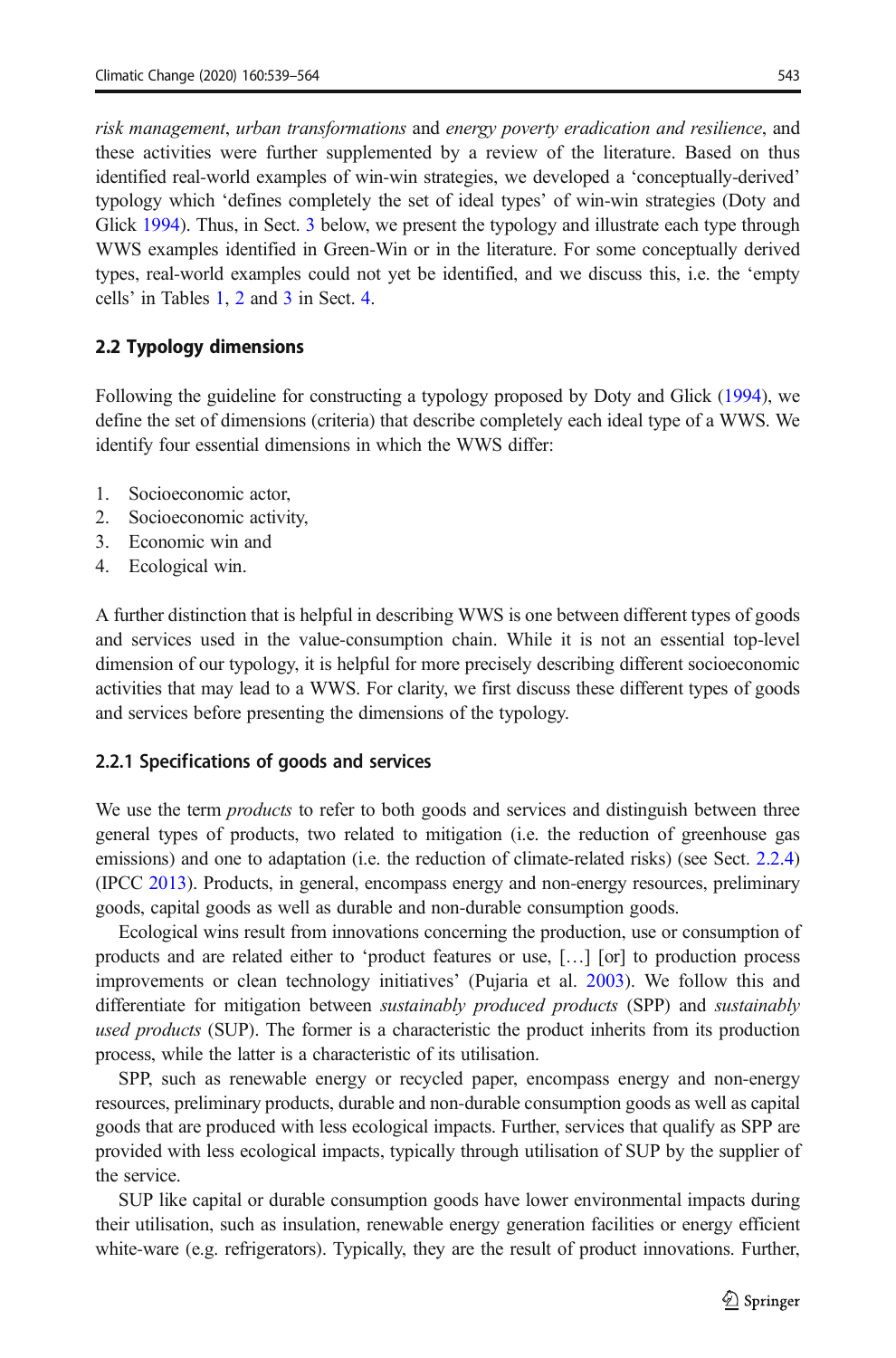services that qualify as SUP enable customers of these services to reduce the environmental impact of their actions. These services are, for example, related to the use of SUP by the customer of the service and/or encompass further process innovations. We note that the categories SPP and SUP are not mutually exclusive. An SUP may also be an SPP, as an SUP may be produced in a 'sustainable' way. Whether or not this is the case, is an empirical question to be addressed by analysing the specific value-consumption chain in question.

For adaptation measures, we consider *adaptation products*, which include capital and durable consumption goods (e.g. dikes) that reduce potential damages from climate change (e.g. increased flood damages from sea-level rise) and services, such as consulting or insurance, that support households, companies or the state in adapting to climate change.

#### 2.2.2 Dimension 1 and 2: actors and actor-specific activities

For actors, we distinguish between *companies*, *households* and the *state*, whereby we assign each of them specific general activities, following their individual target: companies *produce*, households *consume*, and the state makes *expenditures* and *conducts policy*. Our focus is on activities related to the real sector and we do not consider activities related to the financial sector, such as financial investment, funding or borrowing.

We take into account different types of ecological wins that may result from socioeconomic activities. For the characterisation of such activities, we specify categories of actions for all actor types: four for companies, and three for consumers and for states, respectively.

- & The four action categories for companies are production input, production process, production output, and production recirculation.
- The three action categories for households are *consumption input, consumption process*, and consumption output.
- The three action categories for states are *expenditure input, expenditure process*, and the conduct of *policy*.

The production of goods and services, i.e. products, consists of a process that uses inputs and generates outputs (Hitt et al. [2011](#page-24-0)). We choose this demarcation to describe the different ecological wins and discuss their origins and the location in which ecological wins manifest along the value-consumption chain (Hohmeyer and Koschel [1995,](#page-24-0) presented in Rennings [2000](#page-25-0)).

Companies can use process innovations for making their outputs more sustainable, i.e. leading to SPP as described above. These process innovations can relate to the inputs of the production process and to its conduct.

Production input-related company WWS refer to the utilisation of SPP in a company's production, which are manufactured (or extracted) upstream in the value chain. Companies decide on production *inputs*, such as energy and non-energy resources and preliminary goods and services. Eco-innovations on the input level may, for example, involve substituting traditional products for SPP, and thus lead to a substitution of 'ecologically harmful inputs' (ibidem).

Production process-related company WWS refer to process innovations that reduce the ecological footprint of the production process. Within the production *process*, specific technologies, capital goods, services and methods are applied. For mitigation-related ecological wins, the output of the company under consideration receives its ecological characteristics from the processes within the company through, for example, utilisation of SUP, such as energy efficient machinery (Bocken and Allwood [2012](#page-23-0)). This ecological effect will be passed down the value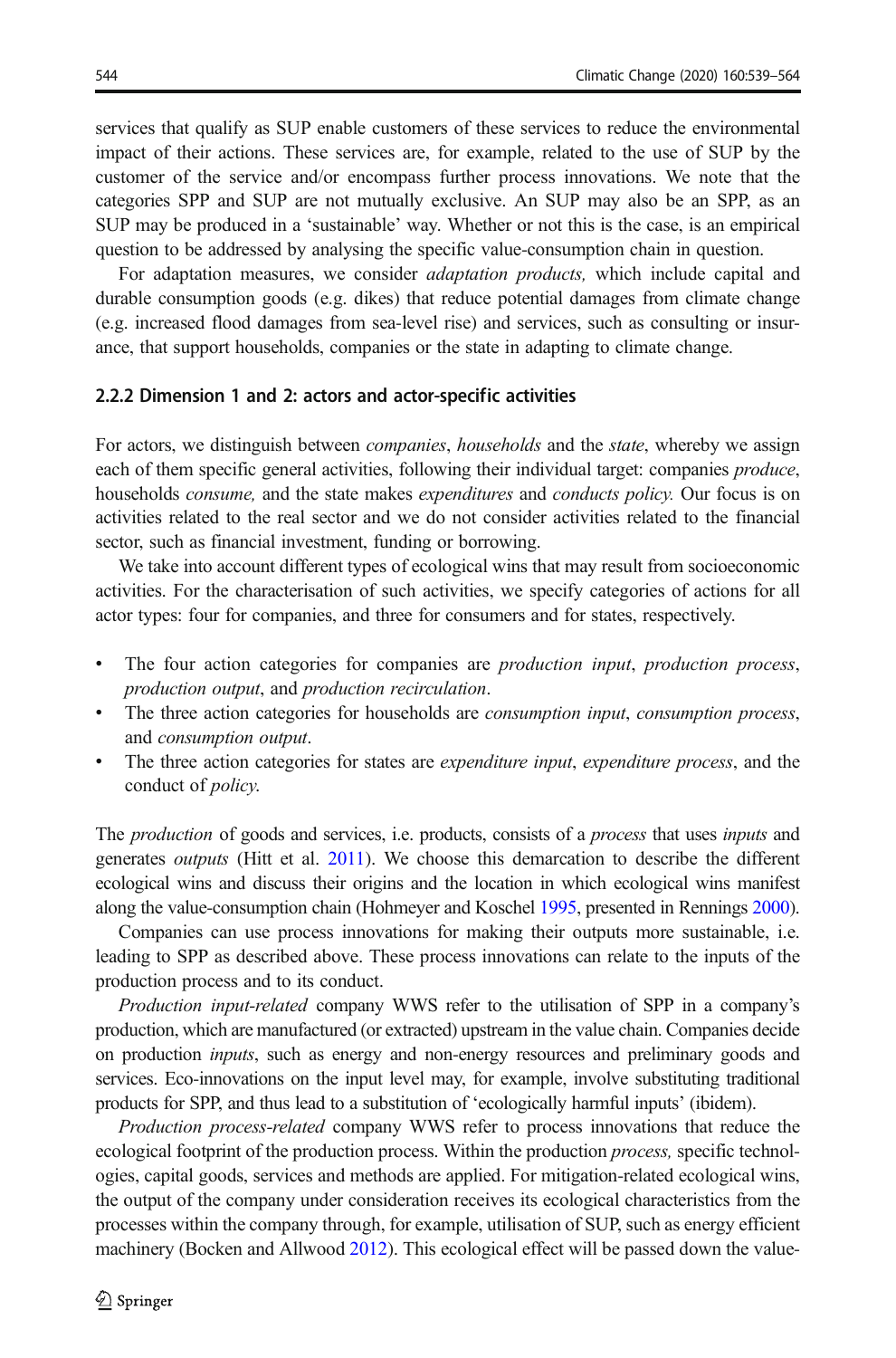consumption chain. For adaptation, ecological wins that arise from a production process WWS result from the utilisation of *adaptation products*. These wins remain in the company under consideration and reduce potential climate change-related impacts on the company.

Production output-related company WWS refers to product innovations (sustainable innovations as discussed in Boons et al. [\(2013\)](#page-23-0)) related to new or adapted SUP (e.g. electrical vehicles or rooftop PV solar equipment). Companies can use product innovations for making their products more sustainable in their subsequent use, i.e. SUP. Ecological wins from product innovation arise downstream from production in the valueconsumption chain, where these SUP are applied. Such SUP also include services that exhibit positive ecological effects for the user of the service, thus realising its ecological impact through enabling other socioeconomic actors (i.e. SUP service users) to implement a win-win strategy.

Finally, production recirculation encompasses the re-use of by-products or waste from production processes or consumption. Thus, production recirculation-related company WWS refer to the utilisation of end-of-pipe technologies or recycling and waste disposal.

Households consume durable and non-durable goods and services, and they generate waste. We distinguish between three consumption categories leading to household WWS (see Table [2\)](#page-15-0). Consumption input-related activity refers to the consumption of SPP, primarily non-durable goods, e.g. renewable energy, as well as services. Consumption process-related activity refers to the use of SUP (durable goods, e.g. renewable energy production facilities and services) and adaptation products (durable goods as well as adaptation services). We thus distinguish between mitigation-related and adaptation-related ecological wins that result from this kind of activity. Mitigation-related positive ecological effects result from a reduction of resource needs during use of a specific durable good, such as energy-efficient heating or lighting (Poortinga et al. [2003](#page-24-0)), green roofs (Oberndorfer et al. [2007\)](#page-24-0) or the enablement of energy generation through rooftop PV-solar or micro-wind turbines (Bahaj et al. [2007](#page-23-0)). Adaptation-related ecological effects result from the utilisation of adaptation products, which include durable goods, such as protection devices against floods (Osberghaus [2015](#page-24-0)), or services that help actors adapt to climate change. Consumption output-related activity refers to the avoidance of waste, its reintroduction back into production processes or waste disposal.

Distinguishing between these three consumer activities is relevant due to different resulting ecological wins. SPP such as non-durable goods and sustainably produced durable goods receive their positive ecological characteristics, e.g. lower resource and energy consumption, from production processes upstream in the value-consumption chain. In contrast, SUP have ecological effects, e.g. reducing greenhouse gas emissions, during their use.

The state makes *expenditures* that, similar to household activities, consist in purchasing nondurable and durable consumption goods, capital goods, such as infrastructures, and services. Expenditure input-related activities refers to the state consumption of SPP (e.g. renewable energy or recycling paper), typically in the course of public procurement. Ecological wins arise upstream from the state in the production of these SPP. *Expenditure process-related* activity refers to the purchase of SUP as well as adaptation products (typically capital goods or adaptation services). Ecological wins arise from the use of these SUP (e.g. cars, infrastructure, consultancy services) or adaptation goods, typically capital goods, such as dikes.

Further, the state conducts *policy. Policy-related* activities strive for ecological wins resulting from activities other socioeconomic actors perform based on the policy instruments implemented by the state. We note that policy can be further distinguished according to different types of policy instruments used, i.e. regulation, economic incentives (e.g. support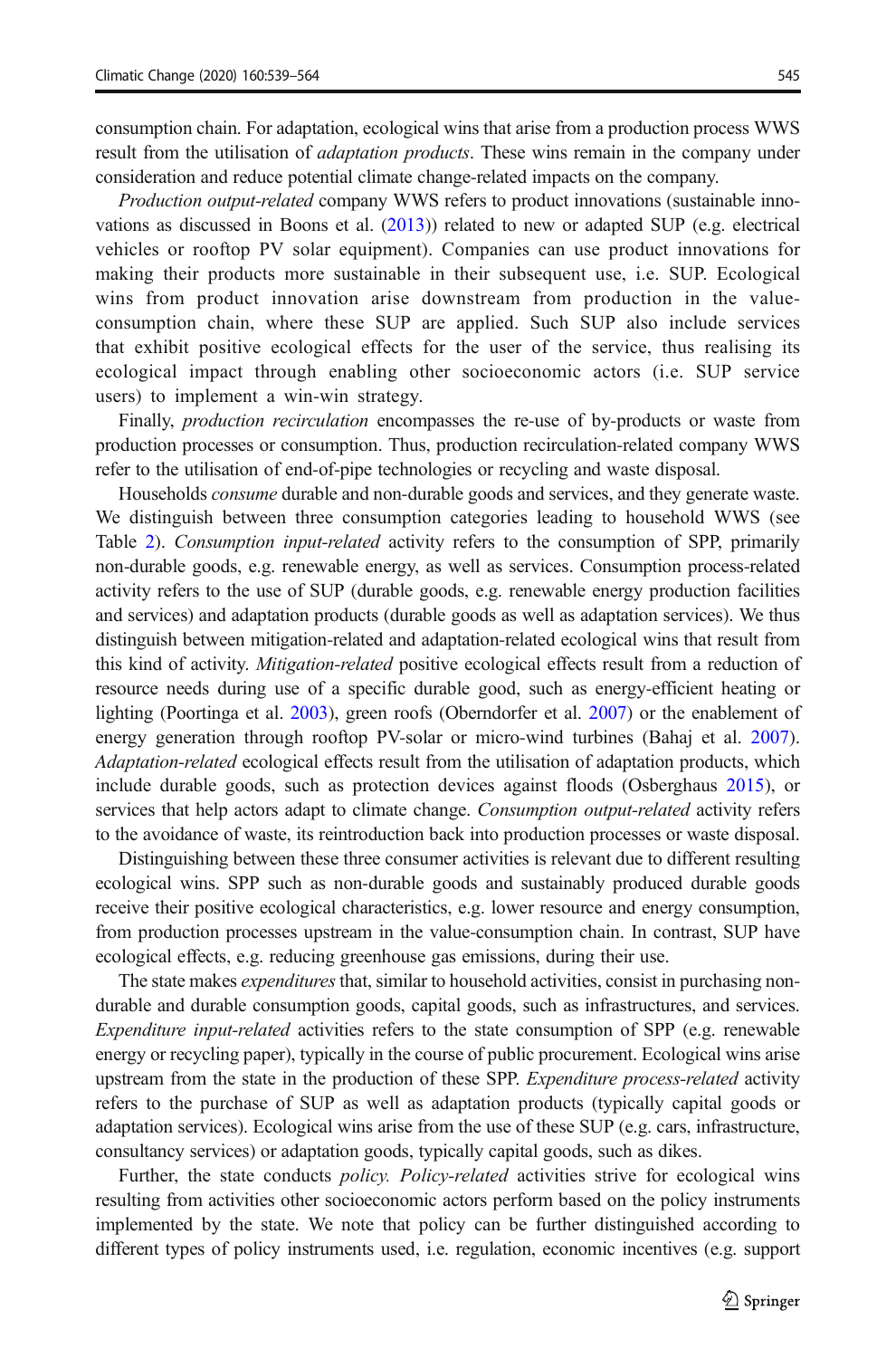<span id="page-7-0"></span>schemes) or communication. Such distinctions are useful for assessing the efficiency of different instruments in enabling a WWS in a given context, for example, whether regulation or support schemes are more cost-efficient in inducing green growth through increased renewable energy production. However, for reasons of space we will not discuss this in further detail. Rather, our typology provides an entry point for such analysis (see Sect. [4\)](#page-19-0).

#### 2.2.3 Dimension 3: actor-specific economic wins

Each economic win reflects an improvement of economic parameters compared with the status quo resulting from the implementing actor's activity. By the additional specification *driven*, we indicate that each activity is driven by the intended economic win the actor strives for.

Company economic wins Companies generally undertake activities in order to achieve positive business effects (Lüdeke-Freund et al. [2017\)](#page-24-0). Positive business effects result in an increase in companies' profits, whereby the economic win can result from a decrease of costs or an increase of revenues (Lüdeke-Freund et al. [2017\)](#page-24-0). We therefore distinguish between cost-reduction-driven win-win strategies and *revenue-increase-driven* win-win strategies of companies.

Cost reduction results from activities related either to the *inputs* of the company under consideration or to the *processes* of value generation. The former is associated with usage of less costly inputs, the latter relates to process innovations that enable a reduction of production costs, including product innovations that in turn lead to less costly production processes. Further, costs can be reduced through recirculation of production waste (see Table [1](#page-11-0)). Activities aimed at cost reduction rely on the consumer not being made worse-off by the eco-innovation and thus continuing to consume the product at least at similar price levels and quantities.

Revenue increase results from sales of products, induced by receiving higher prices or selling more. This is relevant for a company that through eco-innovation aims to either increase sales of an existing product or introduce a new product to the market. Activities aimed at revenue increase assume that the final product of the company under consideration will be now preferred by the final consumer: either the product of the company has a lower price (compared with competitors) or consuming the product causes a higher utility—in this case due to its ecological characteristics—for the customer.

Household economic wins Households consume goods and services, which generate utility (Neary and Roberts [1980\)](#page-24-0). We distinguish between two consumption activities that generate economic wins, whereby the first influences the utility directly and the second indirectly. A household can substitute less-preferred goods by more-preferred ones. This increases household utility directly and reflects a *utility-increase-driven* strategy. In contrast, a household can strive for a reduction of costs associated with the consumption of one good through either a decrease of quantity or a substitution for a less expensive good. Both enable an expansion of all other consumption quantities and therewith an indirect utility increase. We label such strategies cost-reduction driven.

**State economic wins** We focus only on one economic win the state can strive for, namely cost reduction.

Cost reduction refers to economic wins that follow from strategies of the state striving for the reduction of (budget) costs or cost reductions resulting from policy design and implementation, e.g. regulation and law making.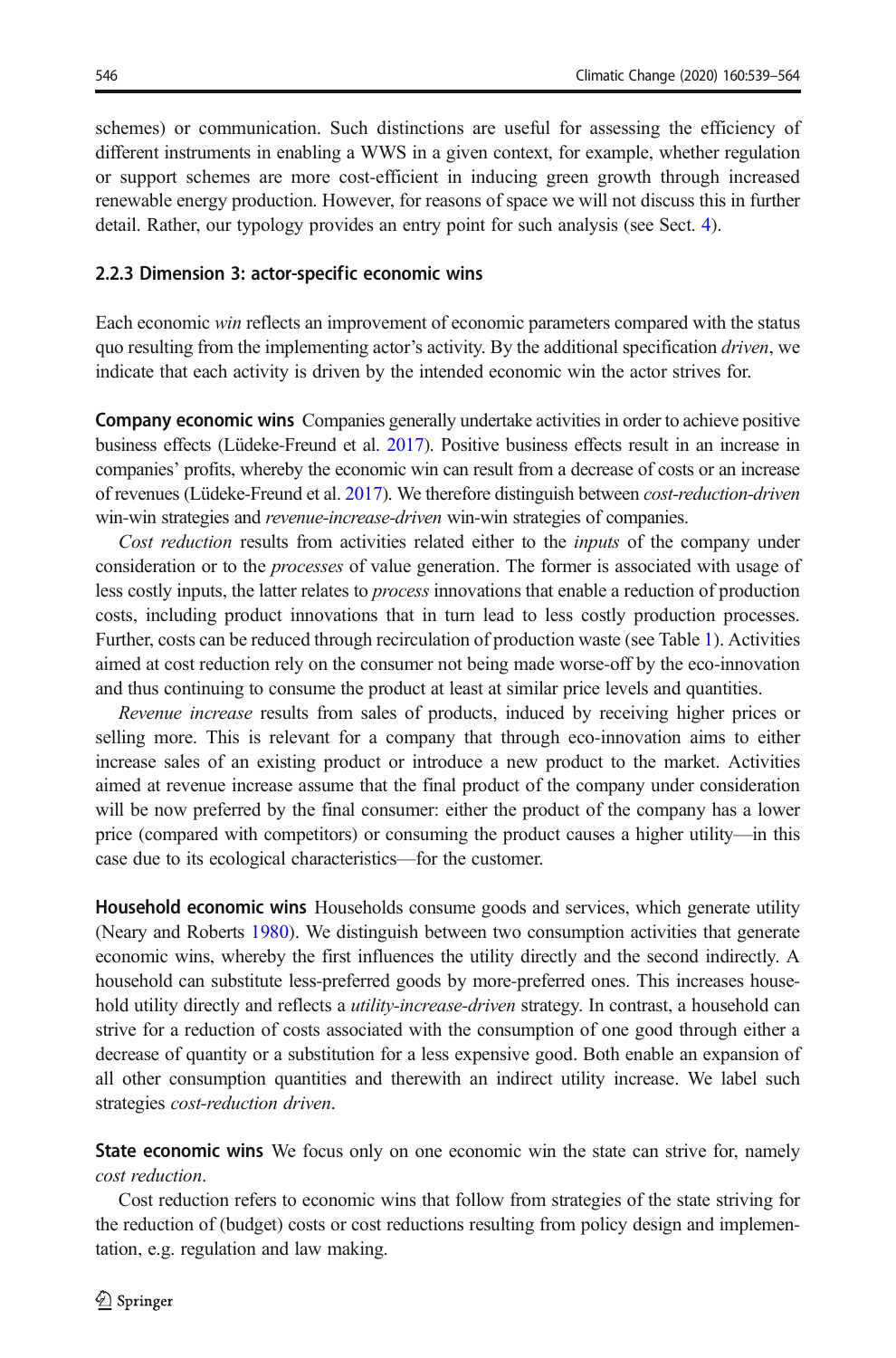<span id="page-8-0"></span>In principle, the state can also pursue a strategy of 'economic growth', itself an economic win. In the climate-related WWS domain, such a strategy is known as green growth, which we understand as making 'growth processes resource-efficient, cleaner and more resilient without necessarily slowing them' (Hallegatte et al. [2012\)](#page-23-0). However, whether or not such an economic win materialises depends on macro-economic factors, including the indirect effects of investments, R&D, technological learning and learning-by-doing. Here, we do not consider the macro-economic perspective and therefore, we do not analyse such WWS.

### 2.2.4 Dimension 4: ecological wins

Each ecological win reflects an improvement of ecological (mitigation or adaptation) parameters compared with the status quo resulting from the implementing actor's activity.

We focus on *ecological wins* that relate to climate change. In this context, we define mitigation-related ecological wins as positive ecological effects that reduce climate change through greenhouse gas emission reductions and *adaptation-related ecological wins* as effects that reduce the negative impacts of climate change (IPCC [2013\)](#page-24-0).

Finally, we note that further distinctions are possible within each of the four essential dimensions described here. Such further distinctions concern, for example, the time horizon of an economic and ecological win, or the type of policy instrument applied by state actors. However, due to space limitations we cannot go into each of these and limit ourselves to the categories that comprehensively cover the 46 socioeconomic activities identified in Green-Win and relevant literature and the related conceptually derived classes.

# 2.3 The value-consumption chain: Economic and ecological connection of win-win strategies

Before presenting each type derived from the above presented 4 dimensions though WWS examples, we first present an elaborated example of a value-consumption chain to illustrate its applicability in identifying WWS and their interconnections.

As defined above, for a particular WWS, one economic win arises for the implementing actor, whereas the ecological win can arise anywhere along the value-consumption chain: in the activities of the implementing actor, or upstream (i.e. in activities that precede those of the implementing actor) or downstream (i.e. in activities that follow those of the implementing actor) in the value-consumption chain.

A specific WWS typically induces at least one further socioeconomic activity—connected along a common value-consumption chain—that for their part is also a WWS. If two socioeconomic activities conducted by two independent actors are connected along a valueconsumption chain, and these activities generate economic wins for both implementing actors and the consumer (or do not make the consumer worse off), and simultaneously enable an ecological win somewhere along the value-consumption chain, then both are win-win strategies.

Figure [1](#page-9-0) presents an example of such interconnections of WWS based on a case study in the Green-Win project. The WWS under consideration concerns a company distributing organic coffee roasted with biogas instead of fossil fuel energy. Looking upstream from the company in the value-consumption chain, the company purchases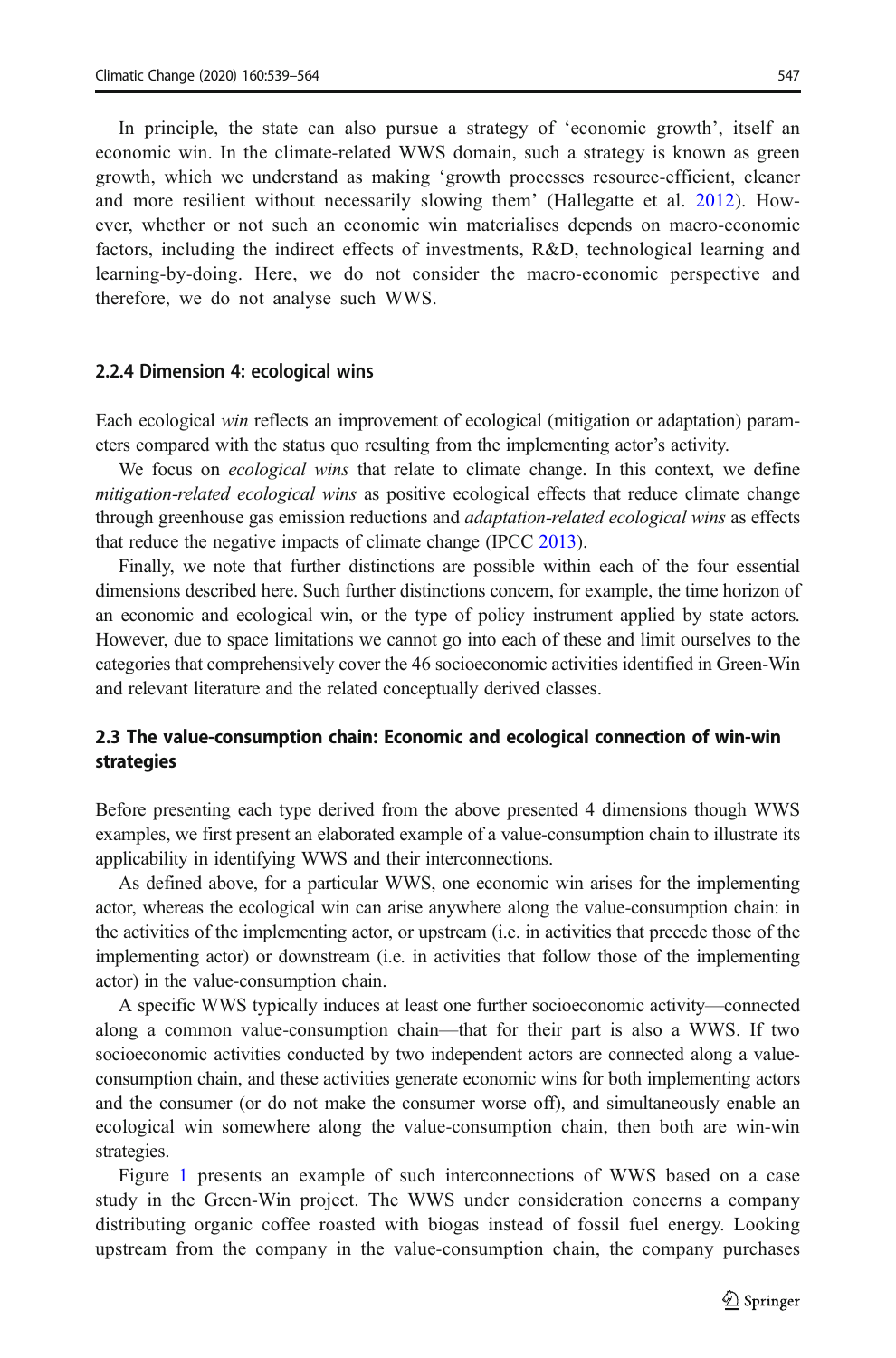<span id="page-9-0"></span>roasted coffee from local farmers; coffee farmers use biogas for the roasting process, which is generated by livestock farmers; these livestock farmers generate biogas from manure using biogas bags, which are in turn produced by a manufacturing company. Looking downstream from the company in the value-consumption chain, households consume the final product—coffee.

As shown in Fig. 1, two ecological wins take effect. First, an ecological win occurs in the activities of the livestock farmers, who generate biogas from manure, and thus reduce methane emissions from farm waste. Second, an ecological win occurs in the activities of the coffee roasters, whose production process involves a sustainably produced fuel (i.e. an SPP). We can thus identify five WWS, four for companies, and one for households. For companies, we see four *revenue-increase-driven WWS*. The one at the beginning of the value-consumption chain, the production of biogas bags, is a production output-related WWS (Type [8], see below). The next one, the use of manure to generate biogas, is production recirculation-related (Type [11], see below). The production of organic coffee is based on a process innovation — substitution of conventional fuels by biogas — and is thus production input-related (Type [3], see below). The eventual distribution of coffee is also production input-related (Type [3], see below). Households follow a utility-increase-driven WWS of Type [13], see below.

This example illustrates the focus on the identification of actors and activities in (interconnected) WWS that is enabled by value-consumption chain analysis. Next, we present the full WWS typology through identified real-world examples. In our examples, we further point out where other WWS are interconnected through the value-consumption chain. We then discuss the implications of value-consumption chain analysis for WWS identification and enhancement and our findings regarding real-world WWS examples.



Fig. 1 Example connection of WWS along value-consumption chain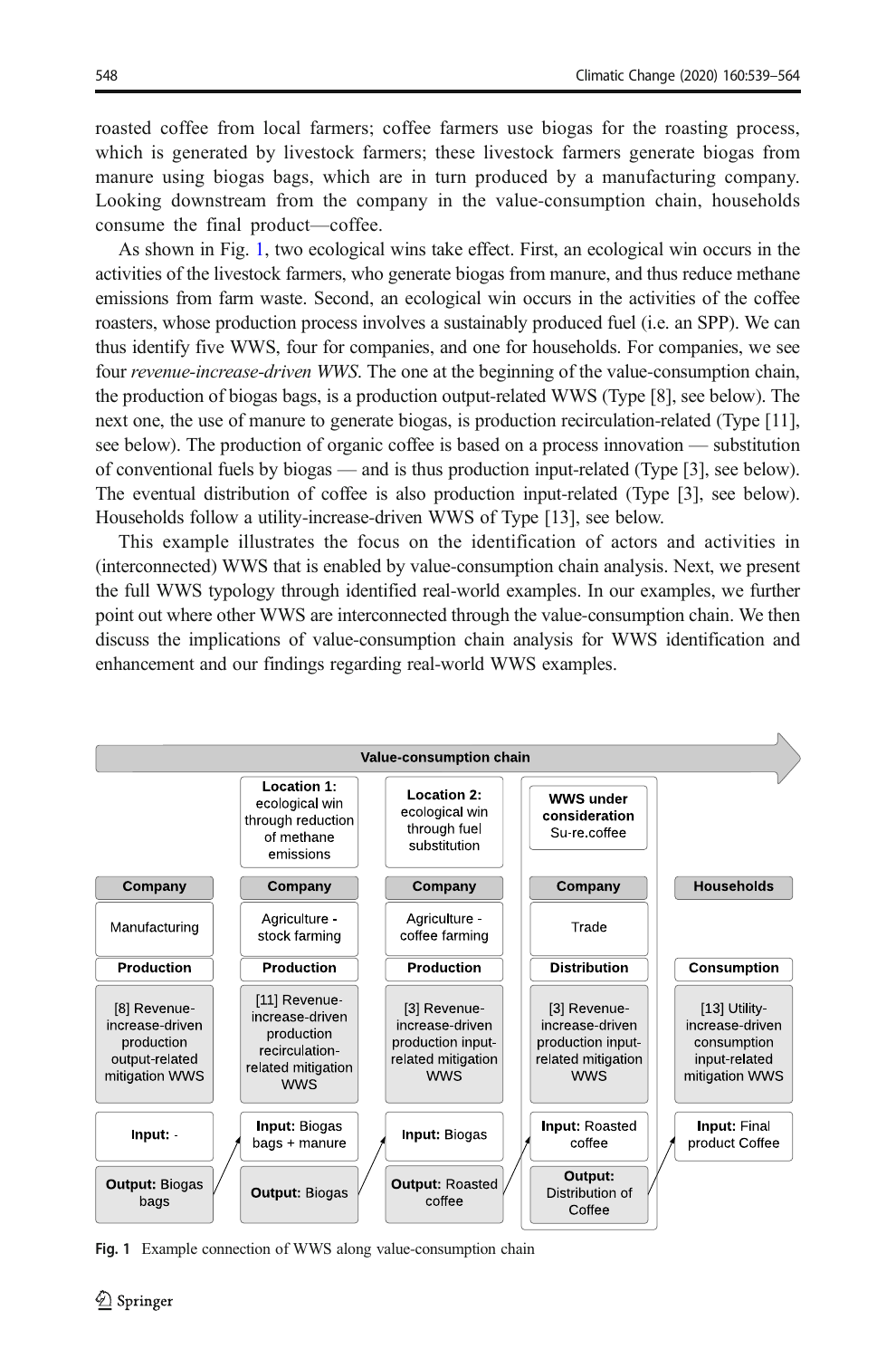### <span id="page-10-0"></span>3 Results: typology of win-win strategies

### 3.1 Company win-win strategy types

Table [1](#page-11-0) presents win-win strategies in which a company is the implementing actor. Each company WWS type is characterised according to its specifications along the other three essential dimensions: actor specific activities, intended economic win, and intended ecological win (i.e. whether this ecological win is mitigation- or adaptation-related). This gives rise to 16 types of company WWS.

We present 11 types of company WWS through a real-world example identified either in the Green-Win project or from the literature. Real-world examples were not identified for the remaining five WWS types, all of which are adaptation-related, and we discuss this in Sect. [4](#page-19-0). Each example is described according to the key conditions identified in Sect. [2](#page-3-0), namely, that (i) an economic win is required for the implementing actor; (ii) an ecological win is required somewhere along the value-consumption chain; and (iii) an economic win, or at least not an economic loss, is required for the consuming actor (here, the household).

[1] Cost-reduction-driven production input-related mitigation WWS

Real-world example: a construction company employs an SPP for the construction of a building. Such an SPP has been produced, for example, in India, where fly-ash bricks are cheaper to make and produce less waste and fewer GHG emissions compared with traditional clay bricks (Tàbara et al. [2019](#page-25-0)).

The company economic win results from the company reducing its production costs. The consumer economic win is achieved as households purchasing buildings are at least as well off, or even better off, purchasing flats from the company using the SPP than from a company using traditional clay-bricks. The WWS under consideration creates three different ecological wins upstream the value consumption chain: The first results from a substitution of clay by flyash as input of the production process of brick producers, which conserves top soil and relates to a further WWS of Type [1]. Secondly, less energy input is required in the production process of the bricks, which reduces emissions and creates a WWS of Type [4]. Thirdly, related to a recirculation WWS of Type [10], a further use of the fly-ash takes place.

[2] Cost-reduction-driven production input-related adaptation WWS

Real-world example: Illova Sugar, Africa's largest sugar producer, purchases additional production inputs beyond its own estates from farmers that have made their production climate resilient through conducting climate risk assessment, supported by a partnership between the Climate Resilient Infrastructure Facility and Illova Sugar, and through taking adaptation measures, such as individual flood protection measures. Here, the adaptation product is upstream in the valueconsumption chain, encompassing adaptation goods (flood protection infrastructure) and services (climate risk assessment) that reduce climate risk for farmers (see Type [5]), and which can also lower the overall cost of the SPP to the company (Tàbara et al. [2019](#page-25-0)).

The company economic win results for Illova Sugar, as it acquires production inputs at lower aggregate cost due to its input supply chain being more climate resilient. Further, an economic win is also produced upstream for the farmers who in their own interconnected WWS implement adaptation goods and services into their production. The *consumer economic win*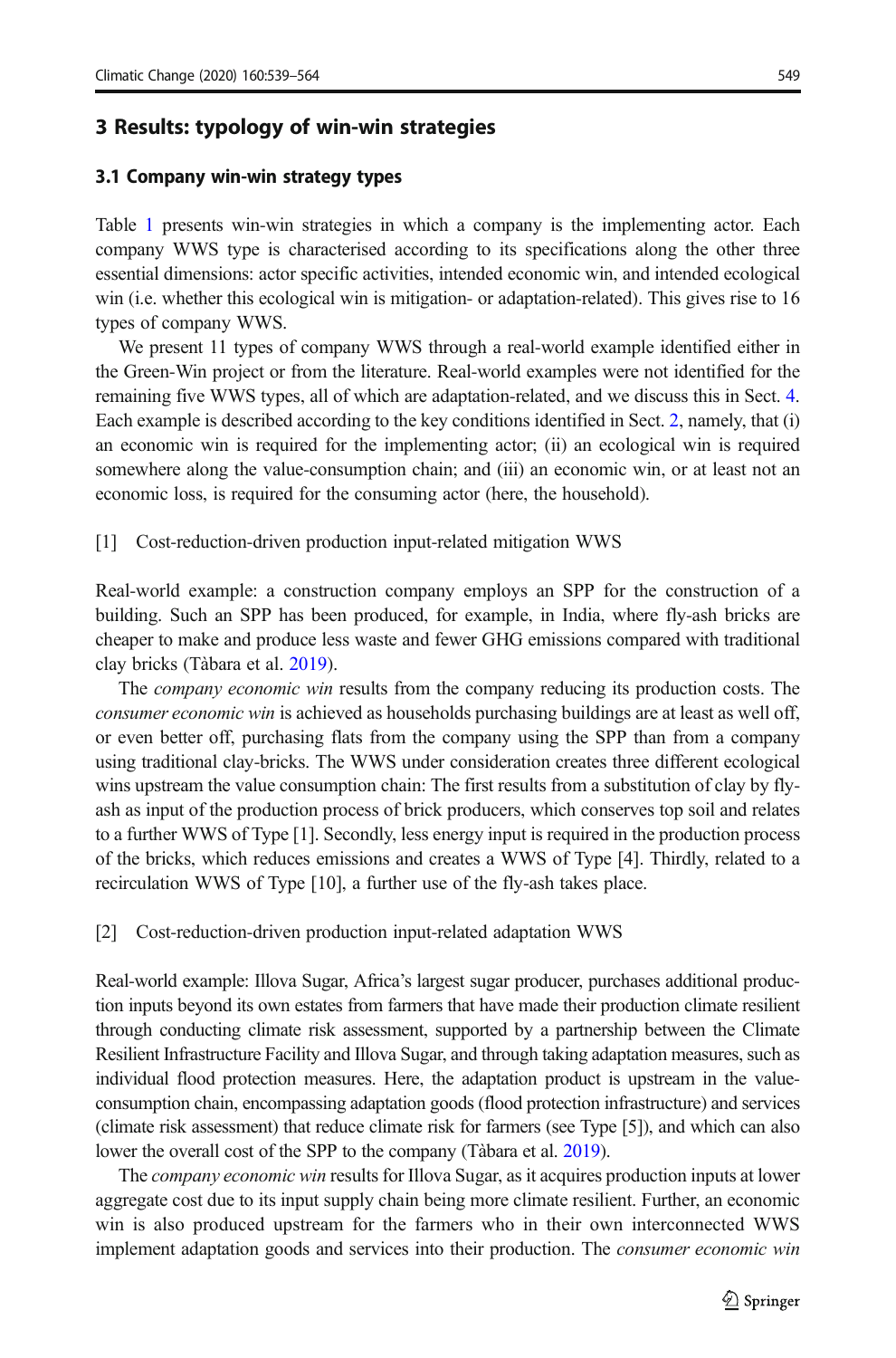<span id="page-11-0"></span>

|       | Table 1 Company win-win strategies |                        |                                                                                                      |                                                                                                       |                                                                            |                                                                                    |
|-------|------------------------------------|------------------------|------------------------------------------------------------------------------------------------------|-------------------------------------------------------------------------------------------------------|----------------------------------------------------------------------------|------------------------------------------------------------------------------------|
| Actor | Economic win                       | Ecological<br>win      | Socioeconomic activities                                                                             |                                                                                                       |                                                                            |                                                                                    |
|       |                                    |                        | Process innovation<br>Production input                                                               | Production process<br>Process innovation                                                              | Product innovation<br>Production output                                    | Production recirculation                                                           |
|       | Companies Cost reduction           | Mitigation<br>Adaption | production input-related<br>[1] Cost-reduction-driven<br>[2] Cost-reduction-driven<br>mitigation WWS | production process-related<br>[4] Cost-reduction-driven<br>5] Cost-reduction-driven<br>mitigation WWS | production output-related<br>[7] Cost-reduction-driven<br>mitigation WWS   | production recirculation-related<br>[10] Cost-reduction-driven<br>mitigation WWS   |
|       |                                    |                        | production input-related<br>adaption WWS                                                             | production process-related<br>adaption WWS                                                            |                                                                            |                                                                                    |
|       | Revenue increase                   | Mitigation             | [3] Revenue-increase-driven<br>production input-related<br>mitigation<br><b>WWS</b>                  | production process-related<br>[6] Revenue-increase-driven<br>mitigation WWS                           | [8] Revenue-increase-driven<br>production output-related<br>mitigation WWS | production recirculation-related<br>[11] Revenue-increase-driven<br>mitigation WWS |
|       |                                    | Adaption               |                                                                                                      |                                                                                                       | [9] Revenue-increase-driven<br>production output-related<br>adaption WWS   |                                                                                    |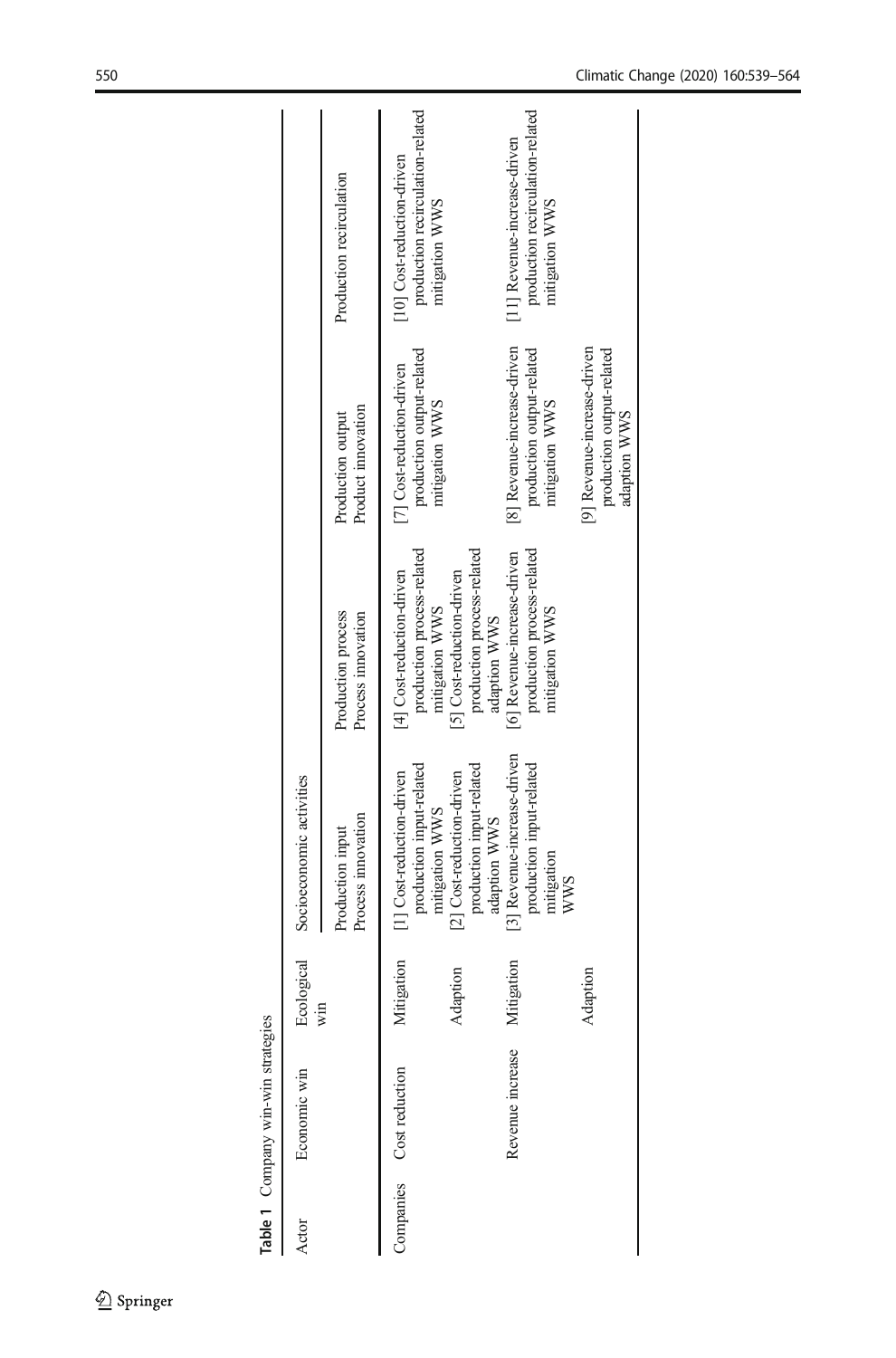results from consumers purchasing sugar being at least as well off, and no worse off, than purchasing from a traditional producer. The *ecological win* results from the reduction of climate risk upstream in the value-consumption chain with the adaptation of smallholder farmers in Malawi, Mozambique, Swaziland, South Africa, Tanzania, Zambia.

[3] Revenue-increase-driven production input-related mitigation WWS

Real-world example: a coffee distributer in Bali purchases coffee—an SPP—from local farmers that is roasted with biogas instead of electricity or fossil fuels (Tàbara et al. [2019\)](#page-25-0).

The company economic win results from the company increasing revenue through sales to customers who value the ecological characteristic of the product. The consumer economic win results as a utility increase for households purchasing a sustainably produced product. The ecological win arises upstream in the value-consumption chain, as the ecological footprint from carbon emissions of the coffee production is lower than that of conventional coffee production, due to the process innovation WWS implemented by the coffee roasters (see Type [3]).

[4] Cost-reduction-driven production process-related mitigation WWS

Real-world example: Starbucks reduces water and energy use during production processes by up to  $30\%$  (FC [2018](#page-23-0)).

The company economic win results from reducing costs by using less resources in the production process. Concerning the consumer economic win, consumers purchasing the company's products are at least as well off, and no worse off, than before. They may even realise a utility increase from purchasing a (relatively compared with other) more sustainably produced product. The ecological win arises at the value-consumption chain position of the implementing actor because of the water and energy savings.

[5] Cost-reduction-driven production process-related adaptation WWS

Real-world example: a company implements insulation of machinery and buildings, or workplace management practices, e.g. not working at peak temperature times, that secures its own production against climate-related damages from heat, such as machinery depreciation or low labour productivity (Haines et al. [2009](#page-23-0); Zander et al. [2015\)](#page-25-0).

The *company economic win* results as the company reduces its production costs by reducing the expected damages from extreme heat events. The *consumer economic win* results as consumers purchasing the company's products are at least as well off, and no worse off, than purchasing from a traditional producer. The ecological win arises at the value-consumption chain location of the implementing actor. The insulation is here an adaptation good, and may be produced through connected upstream WWS (see Type [8]), while the changes in workplace management practices are adaptation services.

[6] Revenue-increase-driven production process-related mitigation WWS

Real-world example: in 2014, Coca-Cola company announced investing in improving the energy efficiency of its coolers and vending machines, the largest contributors to the company's energy usage. This process innovation utilises SUP (here, energy-efficient machinery) that reduce the usage of energy in the company's value chain. Coca Cola targets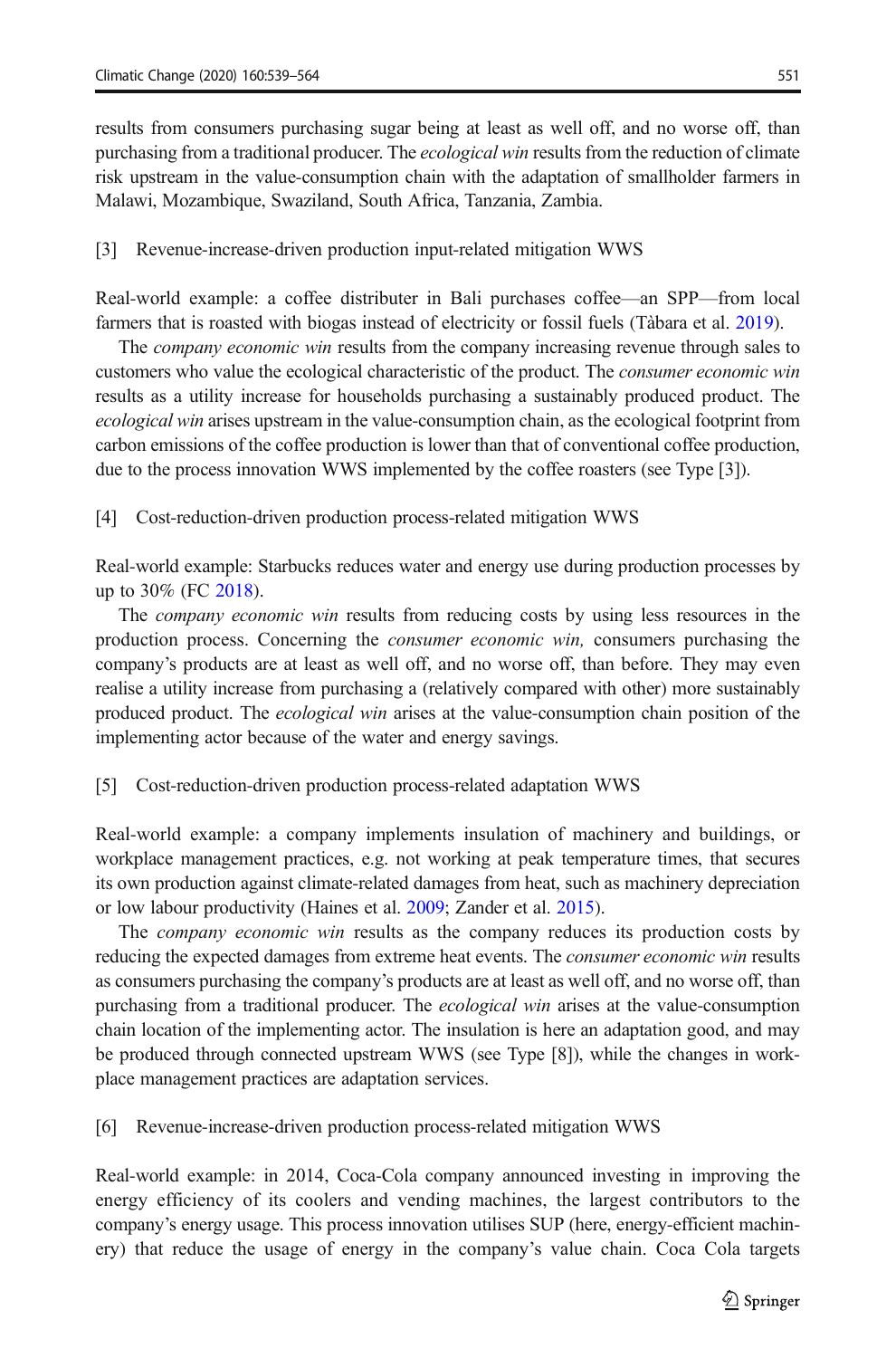consumers by conveying the message that the beverage is produced more sustainably, thus aiming to increase sales and generate revenues (WWF [2014](#page-25-0)).

The company economic win results as the company increases its revenue by selling their output to customers who prefer it to competing products due to its lower energy input requirements and GHG emissions. The consumer economic win results as purchasing the product increases their utility. The *ecological win* arises at the value-consumption chain position of the implementing actor through using an SUP. The SUP may be produced upstream in the value-consumption chain (see Type [8]).

#### [7] Cost-reduction-driven production output-related mitigation WWS

A PV equipment supplier, Senec, introduced a new PV power regulation unit for installations that want to combine self-use, storage and feed-in to the grid. One of the key innovations is that the product only contains a single AC/DC converter instead of a pair of them as has been state of the art. This innovation improves the performance of the unit while saving production costs (SENEC [2019](#page-25-0)).

The *company economic win* results as the company reduces its production costs through new product development. The consumer economic win results as purchasing the product increases their utility, or at least makes them no worse off compared with purchasing the equivalent traditional product. The *ecological win* arises downstream in the valueconsumption chain at the position of the consuming actor through using the new PV power regulation unit, an SUP.

#### [8] Revenue-increase-driven production output-related mitigation WWS

Real-world example: a company in Austria produces and sells solar low-cost plug-and-play photovoltaic modules, which can be used by households to produce electricity at very low operational cost. These modules are attractive for households living in rental units, as they can be plugged into normal electric sockets and thus the cost of moving them to new locations is minimal (Tàbara et al. [2019](#page-25-0)). It is important to understand that for module operation, regulations are needed for allowing households to plug such units in (see Type [22]).

The *company economic win* results from the company increasing its revenues by selling these modules to consumers who wish to reduce their own costs and environmental impacts. The consumer economic win results as households increase their utility by reducing their GHG emissions and costs from electricity consumption. The ecological win takes place downstream from the implementing actor in the value-consumption chain, with households that implement a WWS that substitutes traditional energy use for electricity produced from the PV modules (see Type [13]).

[9] Revenue-increase-driven production output-related adaptation WWS

Real-world example: a start-up company located in Istanbul (Turkey) produces building blocks that can be used for constructing green façades, i.e. façades that can carry and sustain living plants. The building block is an adaptation good because it can contribute to reducing urban heat-island effect, thus reducing the expected damages from extreme heat events in cities (Tàbara et al. [2019](#page-25-0)).

The *company economic win* results from the company increasing its revenue by selling products into a growing market for products associated with urban sustainability. The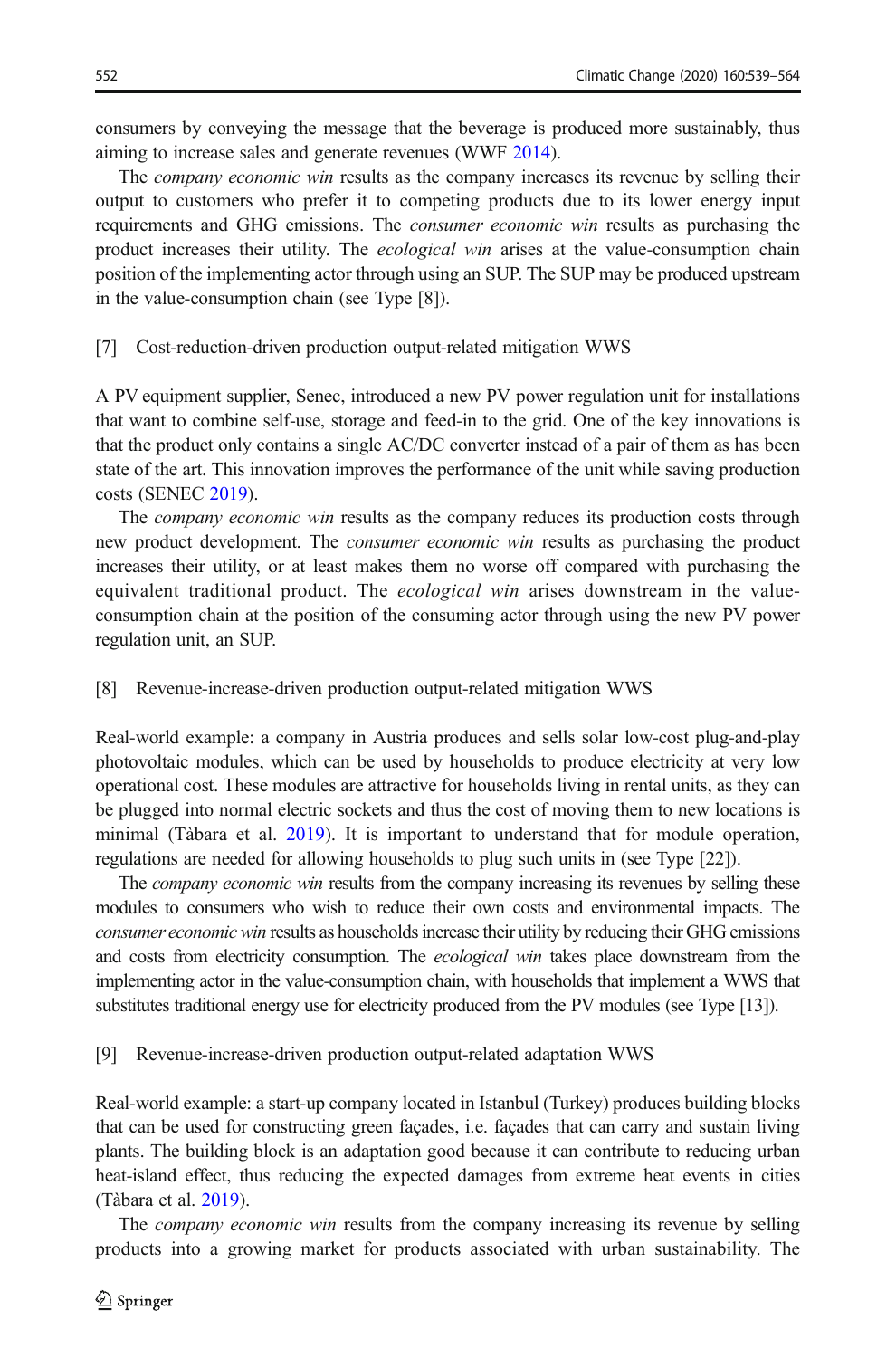consumer economic win results from consumers increasing their utility by purchasing an adaptation good, i.e. a good that contributes to the public good of reduced heat-island effect. The ecological win results downstream in the value-consumption chain with the positive effect of the use of building blocks for facade construction on reducing urban heat-island effect.

[10] Cost-reduction-driven production recirculation-related mitigation WWS

Real-world example: cement production uses scrap tires (Nakomcic-Smaragdakis et al. [2016](#page-24-0)). The company economic win results from the cost reduction achieved by replacing fossil fuels and steel in cement production. The *consumer economic win* results from a safe and cheap recycling of scrap tires. The ecological win arises at the location of the implementing actor from replacing fossil fuels and steel in cement production.

[11] Revenue-increase-driven production recirculation-related mitigation WWS

Real-world example: Kazmock, a company in the Netherlands, makes use of depreciated conveyor belt material to produce high-end luggage for consumers (Fraccascia et al. [2016\)](#page-23-0). The company increases revenue by producing high-end consumer products that are also desirable for their reduced ecological footprint, which is achieved through making use of recycled materials.

The *implementing actor economic win* results from the company increasing its revenue by selling products to consumers who value the sustainability-oriented production recirculation. The *consumer economic win* results from the consumers increasing their utility by purchasing a recirculated product. The *ecological win* is at the location of the implementing actor, generated from a reduction of GHG-emission through applying waste management technologies.

#### 3.2 Household win-win strategy types

Table [2](#page-15-0) presents win-win strategies for households. As for companies, types of WWS are identified for the different values of three essential dimensions: socioeconomic activity, economic win, and ecological win. This gives basically 12 types of household WWS.

Each example is again described according to the three key conditions identified in Sect. [2](#page-3-0). However, because the implementing actor is also the consuming actor, i.e. the household, an economic win for the household satisfies both conditions (i) an economic win for the implementing actor; and (iii) an economic win for the consuming actor. Therefore, we only describe the household economic win and the ecological win, which may nevertheless occur anywhere along the value-consumption chain.

Real-world example: WWS are identified for seven types. Here, once again, all five WWS for which a real-world example could not be identified are adaptation related. We discuss this in Sect. [4](#page-19-0).

[12] Cost-reduction-driven consumption input-related mitigation WWS

Real-world example: a common example is the consumption of regionally produced products, such as renewable energy in the form of electricity or heat from local power generation. The household economic win arises from the lower costs in using the SPP, when such SPP are indeed less costly. The *ecological win* arises from production processes upstream from the household in the value-consumption chain, e.g. in electricity production (see Type [6]).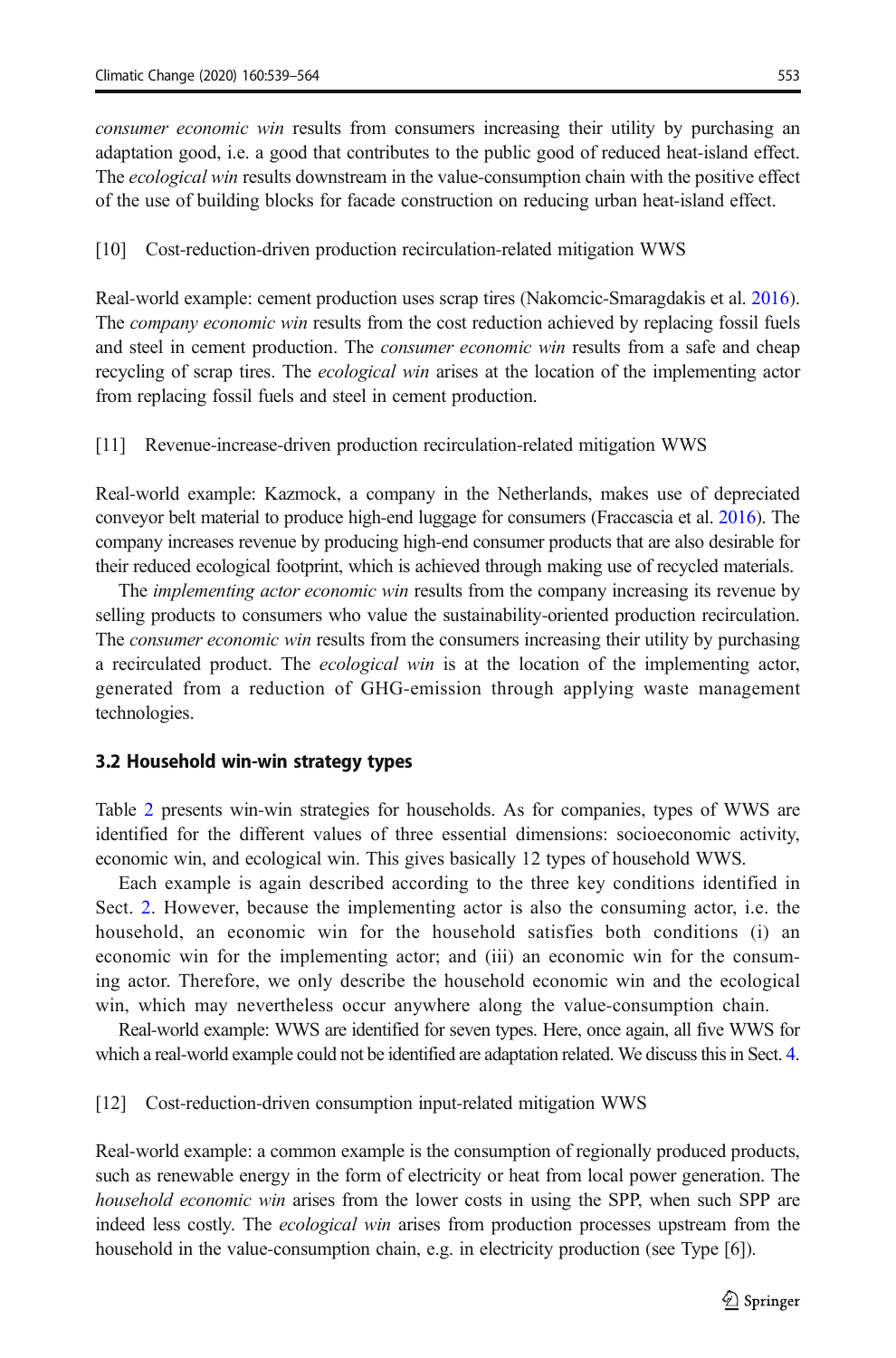<span id="page-15-0"></span>

|       | Table 2 Household climate-related win-win strategies |            |                                                                          |                                                                                                                                                           |                                                                           |
|-------|------------------------------------------------------|------------|--------------------------------------------------------------------------|-----------------------------------------------------------------------------------------------------------------------------------------------------------|---------------------------------------------------------------------------|
| Actor | Economic win                                         |            | Ecological win Socioeconomic activities                                  |                                                                                                                                                           |                                                                           |
|       |                                                      |            | Consumption input                                                        | Consumption process                                                                                                                                       | Consumption output                                                        |
|       | Households Cost reduction Mitigation                 | Adaption   | [12] Cost-reduction-driven consumption<br>input-related mitigation WWS   | [14] Cost-reduction-driven consumption [17] Cost-reduction-driven consumption<br>[15] Cost-reduction-driven consumption<br>process-related mitigation WWS | output-related mitigation WWS                                             |
|       | Utility increase                                     | Mitigation | [13] Utility-increase-driven consumption<br>input-related mitigation WWS | [16] Utility-increase-driven consumption<br>process-related mitigation WWS<br>process-related adaption WWS                                                | [18] Utility-increase-driven consumption<br>output-related mitigation WWS |
|       |                                                      | Adaption   |                                                                          |                                                                                                                                                           |                                                                           |
|       |                                                      |            |                                                                          |                                                                                                                                                           |                                                                           |

| $\frac{1}{1}$<br>١                 |
|------------------------------------|
| ļ<br>۱<br>i<br>i                   |
| ۱<br>i                             |
|                                    |
| <br> <br> <br>$\ddot{\phantom{a}}$ |
| ï<br>ï<br>l                        |
| l<br>J                             |
| ۱                                  |
|                                    |
|                                    |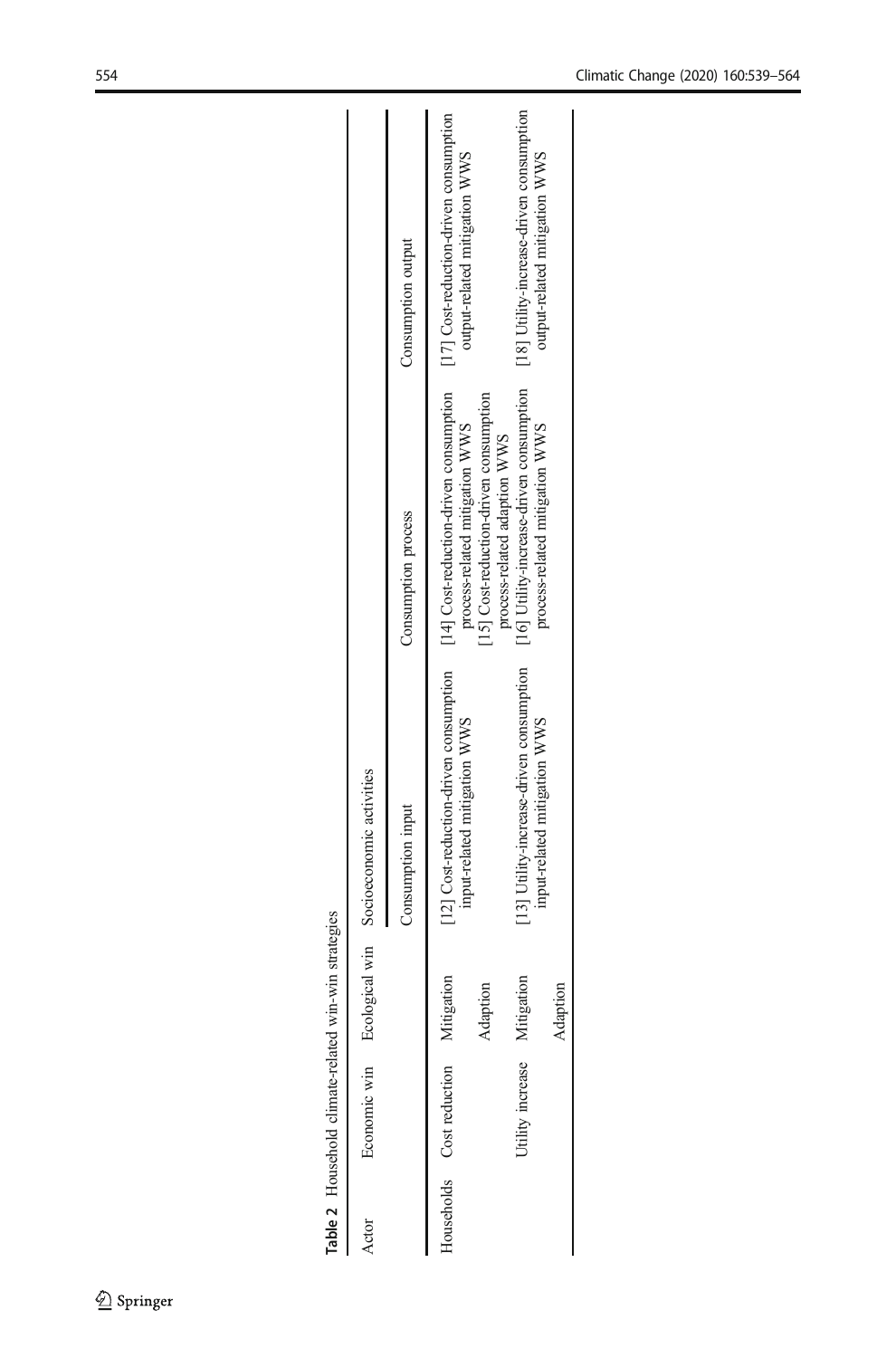# [13] Utility-increase-driven consumption input-related mitigation WWS

Real-world example: examples of this WWS encompass all consumption decisions of households striving for higher utility because of the positive ecological characteristics of non-durable SPP, like organically grown food. The *household economic win* arises from the utility increase for households of using the SPP. The ecological win arises from production processes upstream from the household in the value-consumption chain (see Type [6]).

# [14] Cost-reduction-driven consumption process-related mitigation WWS

Real-world example: a household uses car sharing services or public transport (both SUP) instead of buying and using their own cars. The household economic win arises from transport cost reduction for households from using the SUP. The *ecological win* arises from the reduced fossil fuel use at the value-consumption chain position of the implementing actor, i.e. the household, induced by its utilisation of SUP. Other examples include energetic retrofitting residential buildings or self-generation of renewable electricity.

# [15] Cost-reduction-driven consumption process-related adaptation WWS

Real-world example: a household builds or retrofits a building that improves its resilience against climate change-related impacts, e.g. increased intensity and frequency of storms. Adaptation goods such as flood barriers or raised housing foundations are utilised to reduce expected damages. The *household economic win* arises from cost reduction for households from reduced expected climate-related damages. Key to realising this economic win is that the costs of the retrofitting must be less than the expected benefits in avoided damages from carrying out the adaptation measure. The *ecological win* arises at the location of the implementing actor from reduced climate change impacts.

Other examples include the use of adaptation services, i.e. insurances against climaterelated damages that reduce potential future climate-related damage costs of households, by transferring risk of large losses to the insurance policy issuer.

# [16] Utility-increase-driven consumption process-related mitigation WWS

Real-world example: a household purchases any of alternative vehicles, low-energy houses and similar durable, energy consuming goods, all of which are SUP. The household economic win arises from the utility increase it experiences employing these SUP and the related GHG emission reductions. The *ecological win* results from energy and emission reductions and takes place at the position of the implementing actor, i.e., household consumption.

# [17] Cost-reduction-driven consumption output-related mitigation WWS

Real-world example: a household turns used durable goods or residual waste from non-durable goods into downstream applications, for example, processing biodegradable household waste for composting their garden. The *household economic win* results from a cost reduction for the households through reduced fees for public waste collection and reduced need for fertiliser for their garden. The ecological win results from a reduction of waste and a reduction of fertiliser use, which saves emissions during the fertiliser production.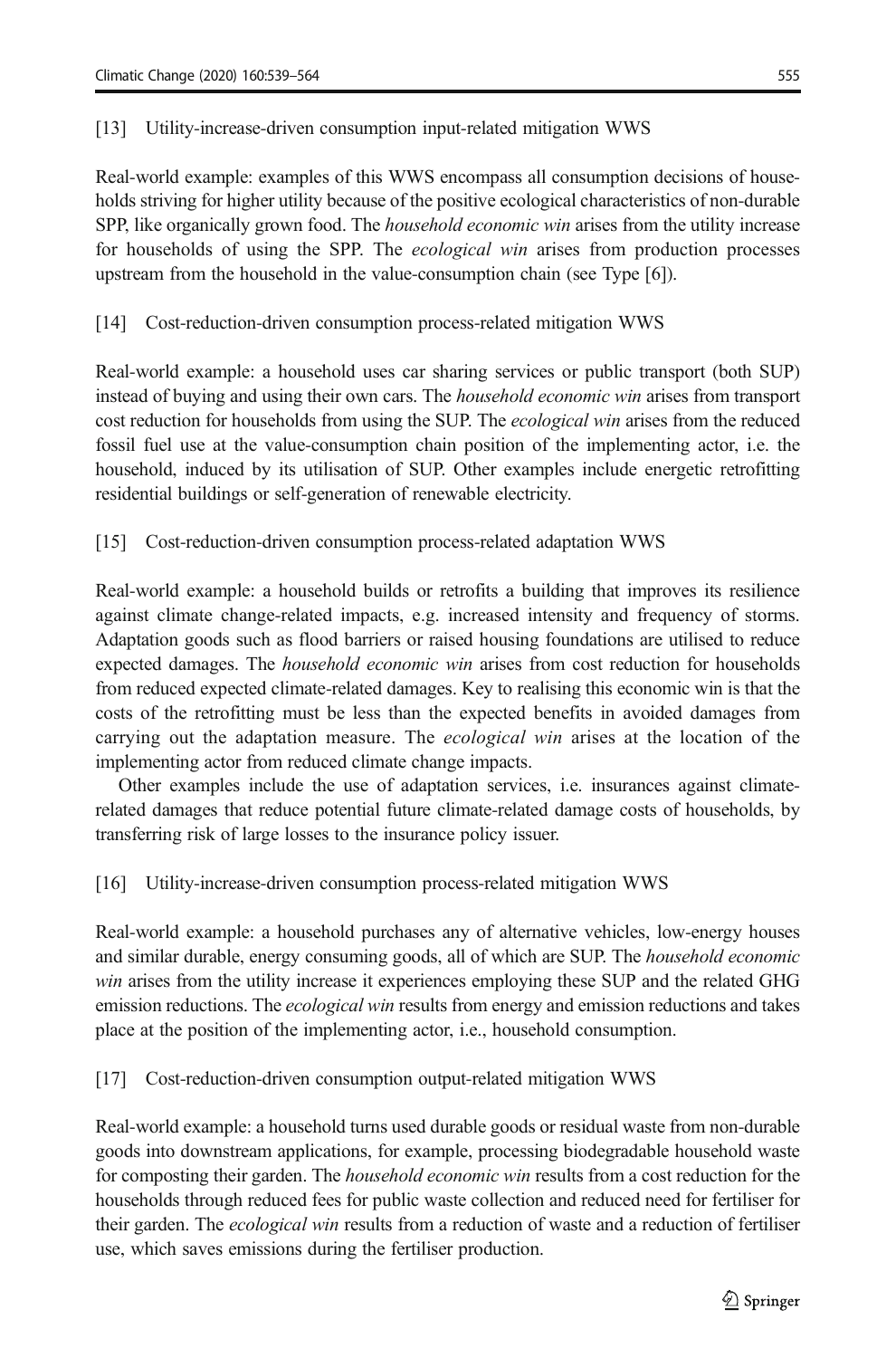### [18] Utility-increase-driven consumption output-related mitigation WWS

Real-world example: a household turns used durable goods or residual waste from non-durable goods into downstream applications, for example, processing biodegradable household waste for composting their garden. The *household economic win* results from a utility increase for the households through the satisfaction the household obtains from conducting recycling. The ecological win results from a reduction of waste and a reduction of fertiliser use, which saves emissions during the fertiliser production.

#### 3.3 State win-win strategy types

Table [3](#page-18-0) presents win-win strategies for the state. As above, types of WWS are identified for the different values of the dimensions: socioeconomic activity, economic win, and ecological win. This gives six types of state WWS.

Each example is again described according to the key conditions identified in Sect. [2.](#page-3-0) Here, the consuming actor may be the state itself, which thus requires only describing the state economic win, as this covers both conditions (i) an economic win for the implementing actor; and (iii) an economic win, or at least no economic loss, for the consuming actor. However, the consuming actor may also be households affected by state policy. Examples of this kind we describe along all three key conditions, namely, that (i) an economic win is required for the implementing actor; (ii) an ecological win is required somewhere along the value-consumption chain; and (iii) an economic win, or no economic loss, is required for the consuming actor.

We note that WWS examples are identified for five types, with the one type for which no example could be identified being adaptation-related. We discuss this in greater detail in Sect. [4.](#page-19-0)

[19] Cost-reduction-driven expenditure input-related mitigation WWS

Real-world example: in the UK, the state procures less costly recycling paper, an SPP, for use by its administration. The *state economic win* arises from lower costs from using the less costly paper (Walker and Brammer [2009\)](#page-25-0). The *ecological win* takes effect upstream in the valueconsumption chain through paper production of a company implementing its own WWS (see Type [10]).

[20] Cost-reduction-driven expenditure process-related mitigation WWS

Real-world example: the state implements energy retrofitting of administrative buildings requiring use of improved insulation, an SUP, and thus reduces energy consumption (Ardente et al. [2011](#page-23-0)). The *state economic win* results from lower energy costs for stateoperated buildings. The ecological win results at the location of the implementing actor from the reduced GHG-emissions associated with state consumption activities.

[21] Cost-reduction-driven expenditure process-related adaptation WWS

Real-world example: in the Netherlands, Germany and the UK, the state undertakes expenditure activities for building dikes and sand dunes to increase coastal flood protection that accounts for increasing flood risk from future sea-level rise (Bisaro et al. [2019\)](#page-23-0). The state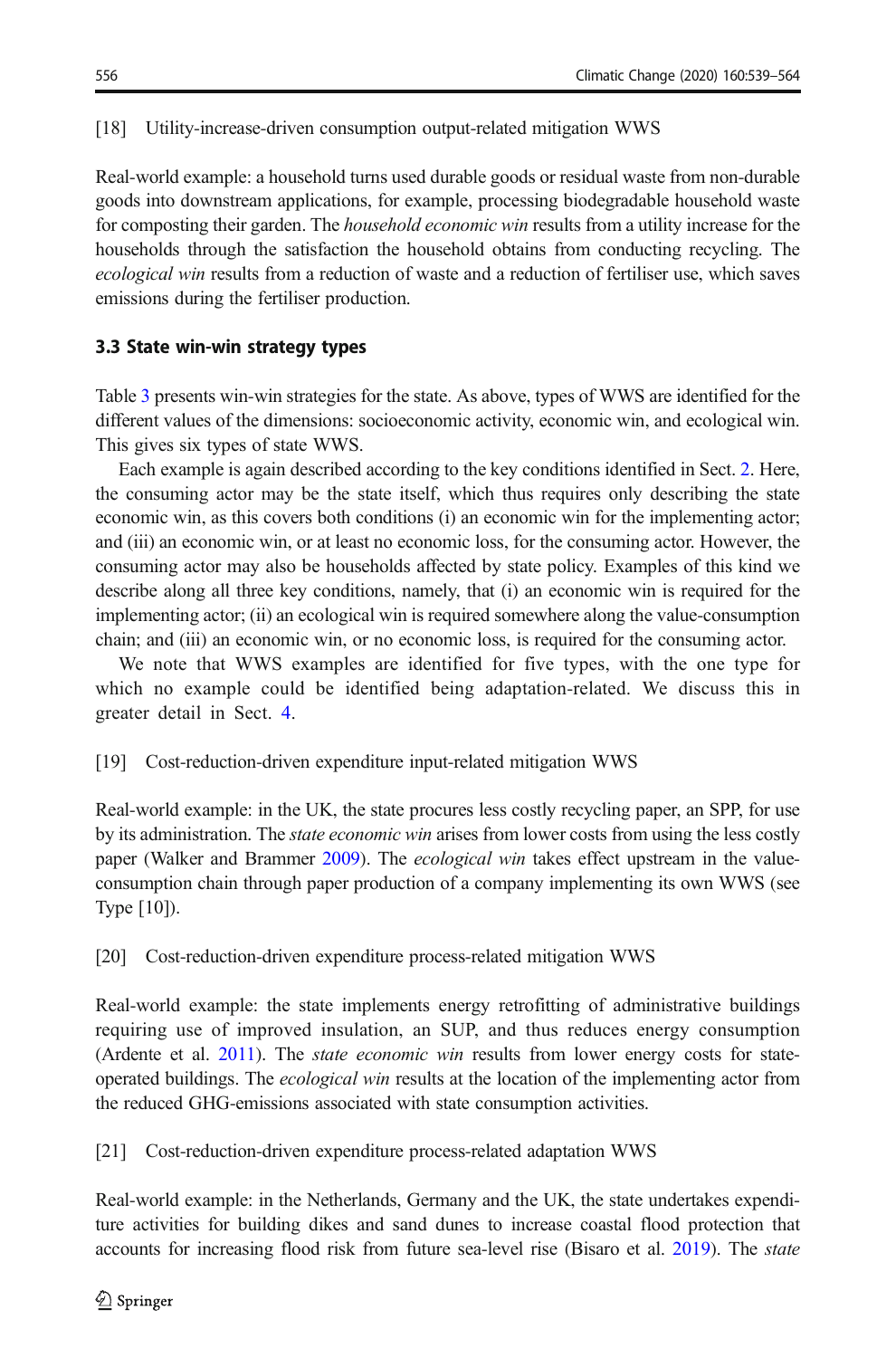| Ι<br>i       |
|--------------|
| ΞĒ<br>F<br>٦ |
|              |
| t            |

<span id="page-18-0"></span>

|       | Table 3 State win-win strategies |                |                                                         |                                                                                             |                                                             |
|-------|----------------------------------|----------------|---------------------------------------------------------|---------------------------------------------------------------------------------------------|-------------------------------------------------------------|
| Actor | Economic win                     | Ecological win | Socioeconomic activities                                |                                                                                             |                                                             |
|       |                                  |                | Expenditure input                                       | Expenditure process                                                                         | Policy                                                      |
| State | Cost reduction                   | Mitigation     | expenditure input-related<br>[19] Cost-reduction-driven | expenditure process-related<br>[20] Cost-reduction-driven                                   | policy-related mitigation WWS<br>[22] Cost-reduction-driven |
|       |                                  | Adaption       | mitigation WWS                                          | expenditure process-related<br>[21] Cost-reduction-driven<br>mitigation WWS<br>adaption WWS | policy-related adaption WWS<br>[23] Cost-reduction-driven   |
|       |                                  |                |                                                         |                                                                                             |                                                             |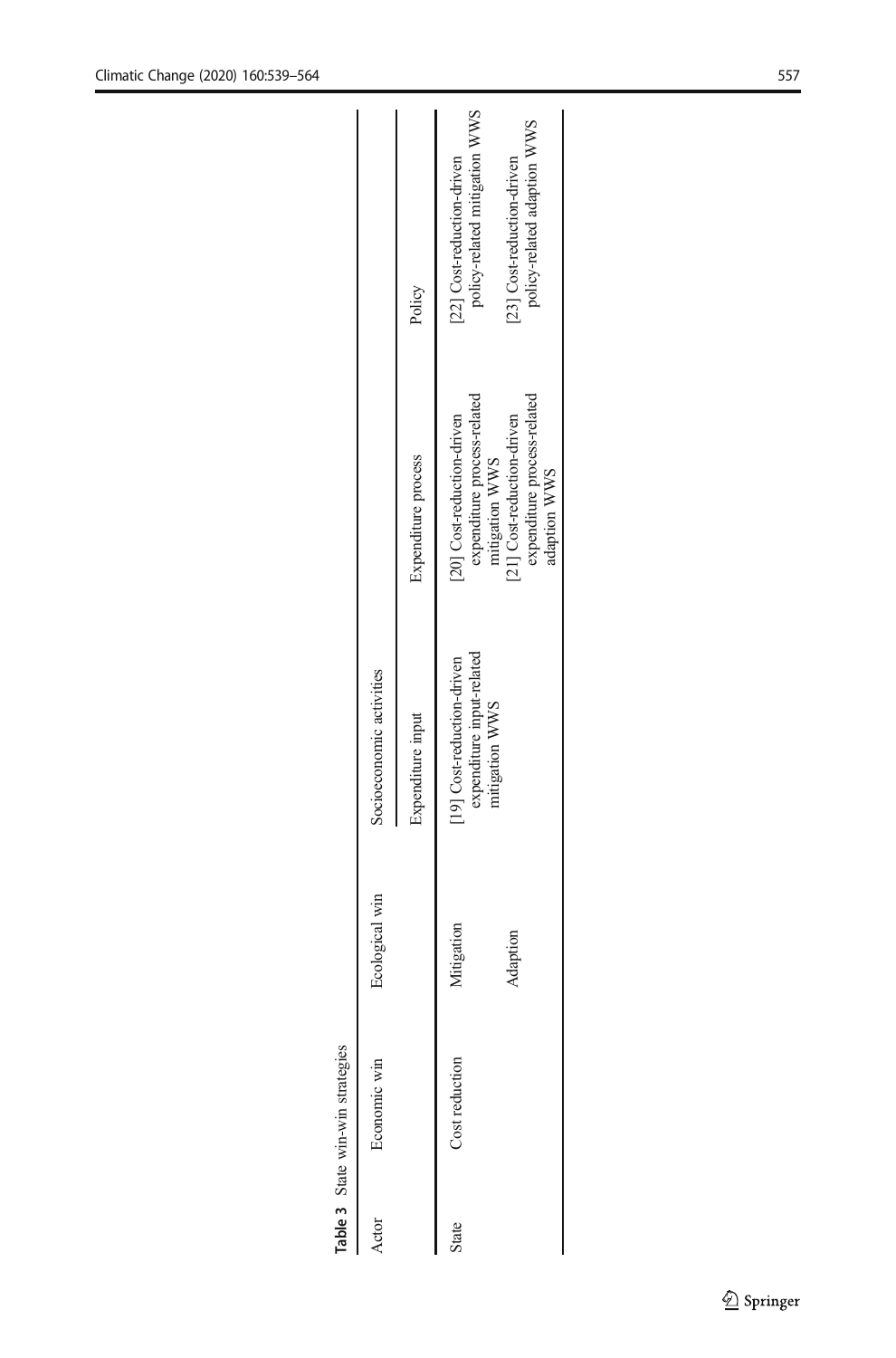<span id="page-19-0"></span>economic win results from a reduction of costs for the state from reduced expected damages of coastal flooding. The *household economic win* results from reduced flood risk. Here adaptation goods, i.e. dikes or sand dunes, are utilised. The *ecological win* arises from a reduction of expected damages from coastal flooding under sea-level rise.

[22] Cost-reduction-driven policy-related mitigation WWS

Real-world example: the German feed-in tariff for renewables is a scheme in which electricity consumers pay feed-in tariffs to producers of renewably generated electricity via electricity providers (Jacobs [2017](#page-24-0)). This scheme triggers WWS of type [8] for renewable electricity producers. The state economic win results from the fact that this scheme does not use public budgets. The ecological win results from the build-up of a renewable electricity sector and the renewably generated electricity.

[23] Cost-reduction-driven policy-related adaptation WWS

Real-world example: in Hamburg, Germany, the state implements policies that include regulations requiring private adaptation measures in companies and households located in the new district of Hafen City (Bisaro and Hinkel [2018\)](#page-23-0). The *state economic win* results from reduced costs to the state for spending on support schemes, e.g. emergency response and recovery, that result from damages from climate-related weather extremes, e.g. heat waves or flooding. An economic win arises because private adaptation measures reduce these damage costs by ensuring companies and households are prepared for such events, thus reducing aggregated costs—i.e. the sum of discounted private spending and governmental costs associated with potential climate damages. The household economic win arises because such private adaptation measures generally have positive benefit-cost ratios, particularly over mid to long-term time horizons. The *ecological win* arises from reduced aggregate climate damages.

# 4 Discussion

# 4.1 Benefits of the meso-economic approach and directions for future research

Our typology has been developed through applying a value-consumption chain concept, extending the standard value chain concept to include consumption. The approach has two defining features. First, considering consumption as a part of the value chain highlights that the ultimate aim of a value chain is to bring benefits to consumers. In this view, key for understanding a WWS is thus identifying how a *sustainably produced*, *sustainably used* or *adaptation* product can increase the utility of a household or reduce its costs. The valueconsumption chain concept extends analysis to include consumption decisions, such as *utility* increase or cost reduction, and thus helps determine whether related business models are viable and identify related policies (e.g. regulations and support schemes) for the sustainability transition.

Second, the approach forces the analyst to think through the interconnections of WWS along a value-consumption chain, which in turn enables an assessment of economic effects in a mesoeconomic perspective. When analysing WWS, a meso-economic approach has to first analyse how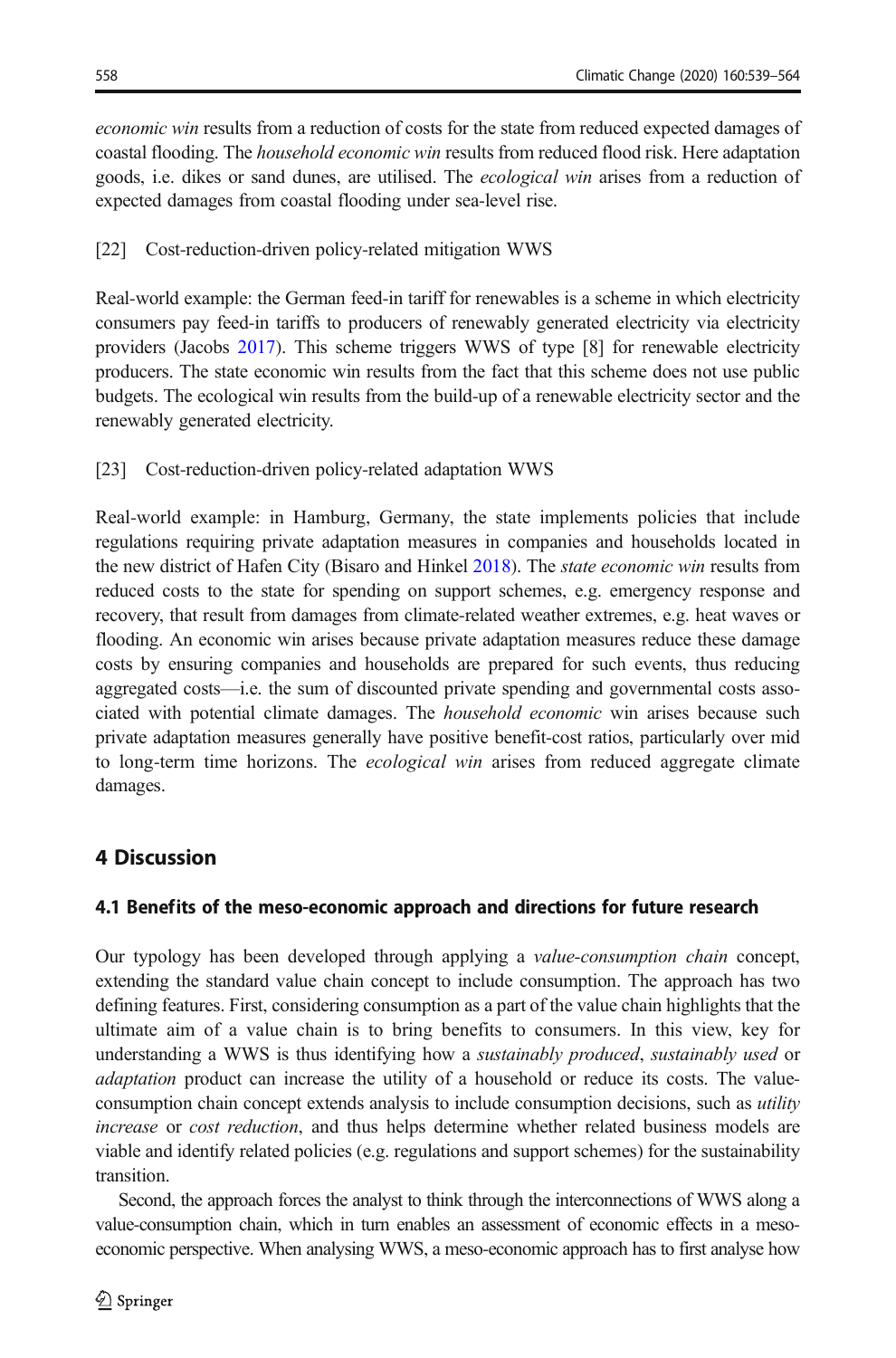an (intended) implementation of a WWS impacts all actors in the related value-consumption chain, directly or indirectly. With regard to the example presented in Sect. [2.3](#page-8-0) (distribution of organic coffee roasted with utilisation of biogas instead of fossil energy), a meso-economic analysis would assess the potential changes of revenues for biogas-bag manufacturers, coffee farmers, and also fossilenergy generators and conventional coffee producers, and households that change their consumption patterns. Neither an analysis of only the coffee distributor and how she implements her WWS, nor an aggregated (macro) approach would be able to depict the economic and social effects for all actors involved. The approach thus emphasises an analysis of the different connections between WWS and their interdependence in the value-consumption chain.

Our typology thus provides a tool for stakeholder-based science as it (i) focuses on consumption decisions, highlighting the viability of a GBM, and bringing the full set of interconnections of WWS to light; and (ii) provides a language for analysts and stakeholders to examine these interdependencies. Such deeper analysis can support entrepreneurs, investors and policy-makers in identifying WWS and related viable GBM, and informing policy to enhance these.

For example, comparative research on WWS of the same type in different socio-economic contexts can address questions regarding their viability and enabling conditions and what policy instruments can most effectively or efficiently scale up these WWS. One interesting research direction in this regard is to what extent company revenue-driven mitigation WWS are dependent on consumer utility gains from the 'green' label, versus other possible drivers, such as the preferences of its funders/investors regarding the company's sustainability practices. Unpacking the importance of respective drivers of company WWS, i.e. consumer, entrepreneur and investor preferences, could usefully inform entrepreneur business development strategies, such as prioritising green labelling or optimising production processes, with regard to their viability and appropriate financing strategies.

Another potential benefit of applying the approach is that target-oriented formulation of supporting policies becomes more effective. For instance, policy can focus either on consumers through demand-side financial support for purchase (e.g. for E-vehicles), or on producers through supply-side support for production (e.g. tax exemptions or R&D support). Furthermore, policy can implement regulations for energy generation (e.g.  $CO<sub>2</sub>$  limits) or energy consumption (e.g. energy efficiency regulations for buildings, white-ware or passenger cars). The typology provides an entry point for evaluating which types of policy instruments are most effective in enabling WWS. For example, for the policy-related adaptation WWS (Type [23]), whereby the state conducts policy to induce private adaptation measures against flood risk, the economic win for the state associated with regulating adaptation measures is based on costsharing for adaptation, i.e. flood risk reduction, with the private sector. Which type of policy instrument, e.g. regulation, incentives or communication, is cost-effective in inducing private adaptation is an empirical question that may differ across socio-economic contexts, depending on, for example, governance quality, culture of risk adversity, capacity in the private sector, etc. We provide here a language for addressing such questions empirically.

#### 4.2 Patterns in observed win-win strategies

Another outcome of our analysis is a survey of real-world examples carried out through stakeholder interaction in the Green-Win project and in surveying the literature. Our typology consists of 34 conceivable types of WWS, for roughly two thirds of which (23) we found real-world examples. Of particular interest is the observation that despite a view held by several sustainability scholars and practitioners that the business case for adaptation is difficult to make (Atteridge [2011\)](#page-23-0), we found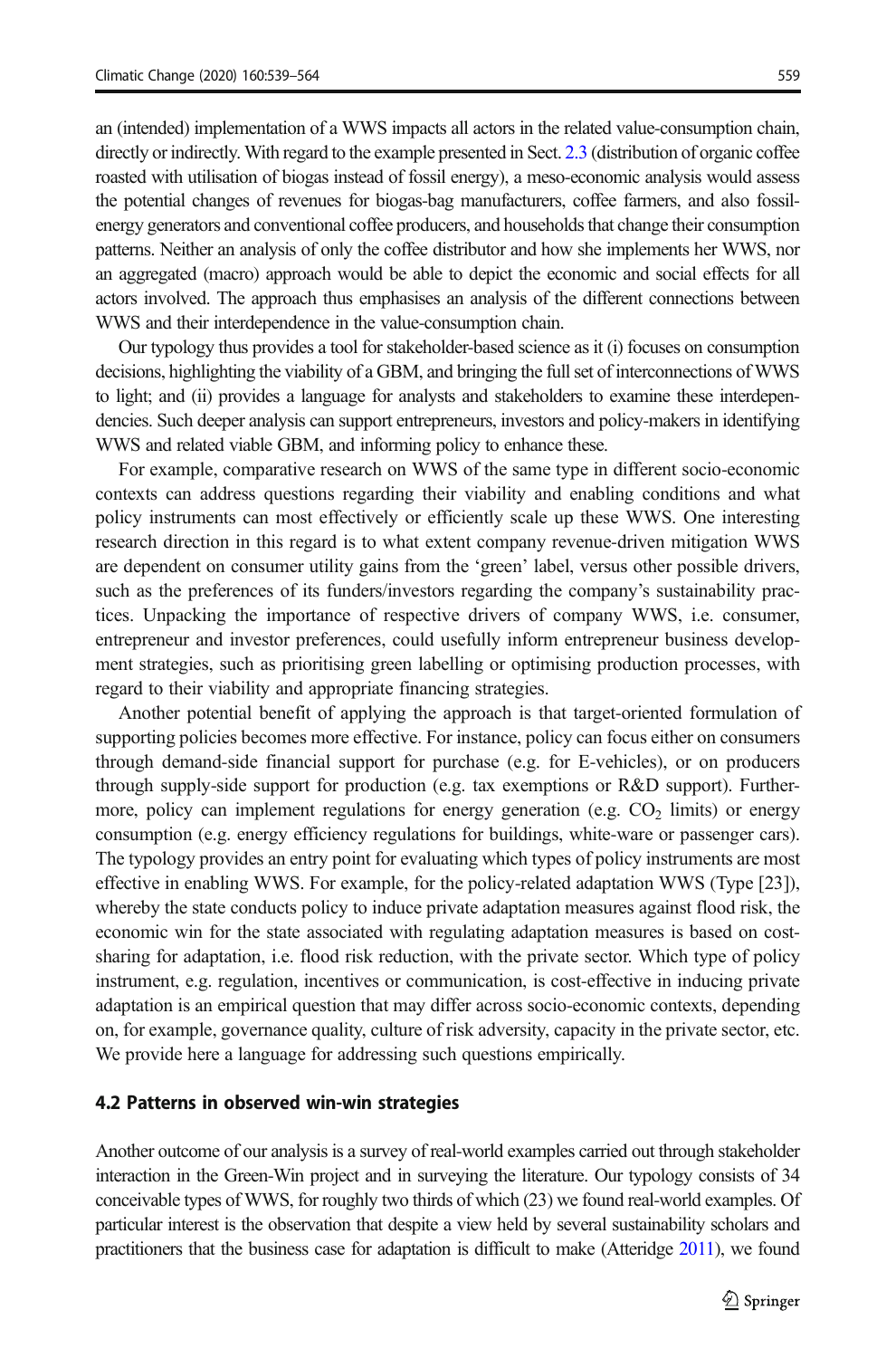multiple real-world examples of adaptation WWS of several different types. This is in itself a significant finding, as we have demonstrated that adaptation WWS, and related green business models, are indeed worthy of attention for green investors, rather than being predominantly the domain of grant funding (Pauw [2015\)](#page-24-0). Yet, despite this broader point, we nonetheless observe that adaptation WWS appear to remain underrepresented in real-world WWS, as compared with mitigation WWS, with all 11 WWS types for which a real-world example could not be identified being adaptation related. This includes five company WWS types (Table [1\)](#page-11-0), five household WWS types (Table [2\)](#page-15-0), and one state WWS type (Table [3\)](#page-18-0).

Regarding company and household WWS, which are based on value-consumption chains in which the household is the end consumer, the lack of adaptation-related WWS appears to reflect the much larger presence of climate mitigation, compared with adaptation, in the corporate sphere and Corporate Social Responsibility discourse (Druce et al. [2016](#page-23-0)). In principle, for households, Type [13] (utility-increase-driven consumption input-related mitigation WWS) should also apply for adaptation. For example, consumers could experience utility increases from buying goods that are produced through climate resilient techniques, such as climate resilient agriculture. A product produced under lower climate risk exposure, such as through the climate resilient supply chains of Illova Sugar discussed under Type [2], would thus be attractive to consumers who value decreased vulnerability of producers in the supply chains for the products they purchase. This would in turn mean that, for companies, a revenue-driven product input-related WWS could be relevant for adaptation: the company would introduce climate resilience in its supply chain precisely to target consumers who value such adaptation products. However, production and labelling of such sustainably-produced adaptation products is far less advanced than for mitigation-relevant products, and there is so far little evidence that they attract consumer demand (CPI [2017](#page-23-0)).

Another reason why adaptation WWS may be as yet underrepresented in real-world implementation relates to how the benefits of adaptation WWS accrue. Whereas costreduction-driven mitigation WWS generally reduce costs through improving resource efficiency and thus reducing cash expenditures, e.g. for business or consumers, cost-reductiondriven adaptation WWS reduce climate risks, and thus the cost reductions they achieve are stochastic. That is, cost reductions from adaptation WWS occur irregularly through avoided damages in extreme events, e.g. flooding or drought. WWS that depend on such stochastic benefits can give rise to psychological, social and financial barriers that impede companies or households from implementing such WWS (Adger et al. [2009\)](#page-23-0).

Our analysis thus shows that indeed, contrary to prevailing views, adaptation WWS are conceptually and empirical viable. Moreover, due to lack of labelling as well as the character of adaptation benefits just described, more attention to company and household adaptation WWS may be warranted.

### 4.3 Limitations of the study

Our typology enables an identification of where trade-offs and limits to WWS may arise through identifying interconnections between WWS. In particular, the full valueconsumption chain example shown in Sect. [2.3](#page-8-0) depicts the interconnections to other WWS that can arise from implementing a specific WWS. Moreover, it demonstrates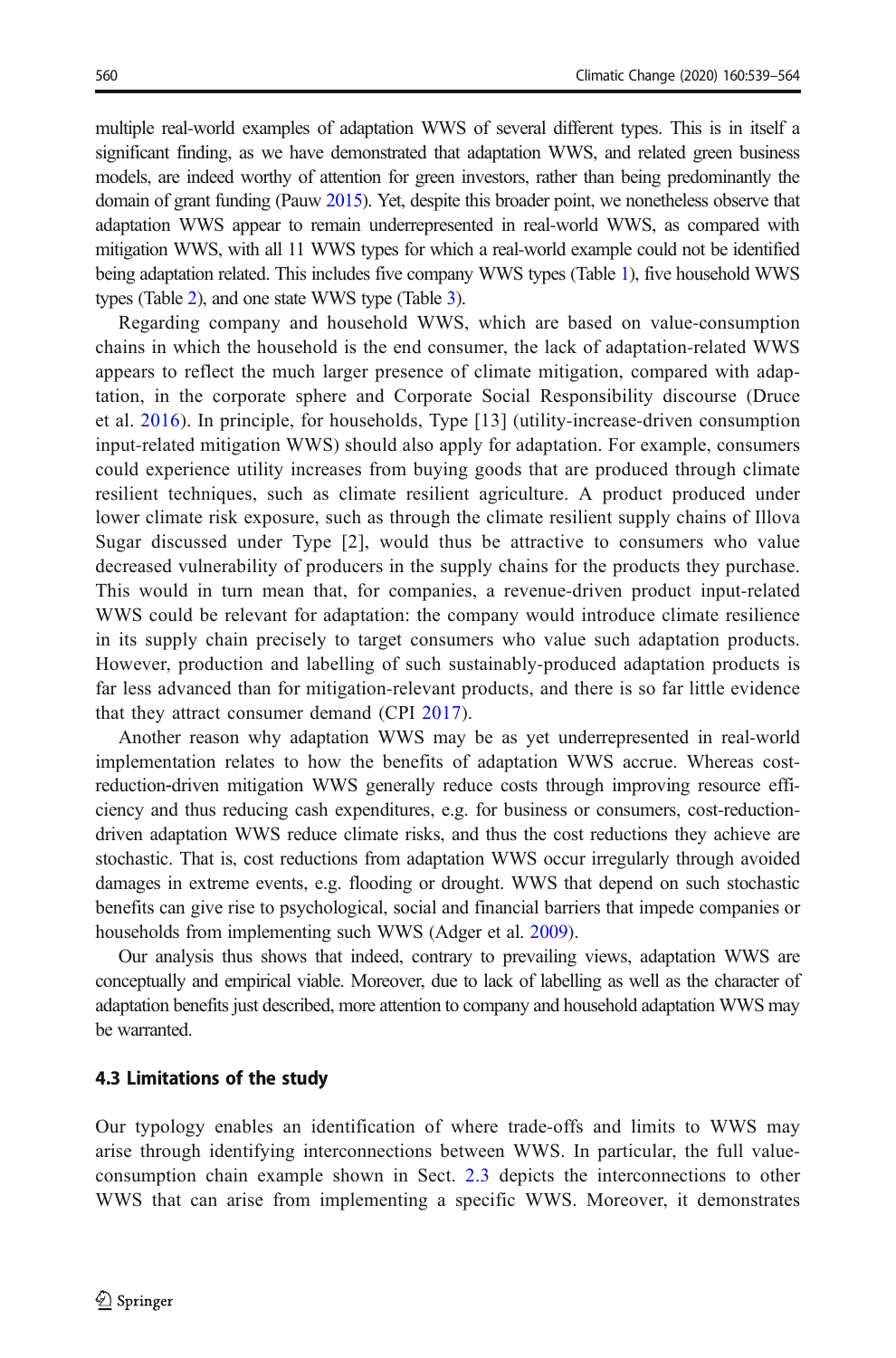One important issue in regard to analysing such trade-offs is the 'rebound effect', when activities produce economic wins by cost reductions that may lead to an increase in activities with potentially harmful ecological effects due to the availability of resources freed up, thus negating the overall ecological win (Greening et al. [2000](#page-23-0)). For example, a household may turn on an indoor heating system more often because insulation has increased its effectiveness, thereby consuming the same amount of resources in the production of heat, while experiencing a warmer house. The rebound effect can thus influence aggregate effects of potential win-win strategies in the macro-economy or a given sector, potentially giving rise to limits or trade-offs in WWS. Evaluating such effects requires, on the one hand, in-depth micro-economic study of the full set of consumption choices of WWS-implementing households, i.e. beyond just those directly relevant to the WWS, and on the other hand, the macroeconomic study of the aggregate effect of such choices. It may also involve evaluation of the production choices for WWS-implementing companies for a particular valueconsumption chain. Here, in contrast, we have presented a complementary mesoeconomic perspective, which allows to analyse where in production and consumption processes such trade-offs may arise, through identifying actors and activities implicated in WWS and their interconnections.

We note that our typology thus provides an entry point through identifying interconnections and analysing the limits or trade-offs they give rise to, while the latter ones, however, must be addressed through deeper empirical analysis in order to, for example, quantify such trade-offs and limits. Such effects are the domains of micro- and macro-economic analysis. We hope that our typology provides a language that supports the integration of findings from such analyses into the wider transdisciplinary discussion on the role of win-win strategies in the sustainability transition.

Acknowledgements We want to thank our colleagues from the GREEN-WIN consortium for very productive discussions of our findings. In particular, we are indebted to the leaders and their teams of the empirical work packages who bridged between our abstract and conceptual perspective and their practical work with stakeholders in the action fields of coastal zone flood risk management, urban transformations, and energy poverty eradication and resilience. We would further like to thank all empirical partners and stakeholders in China, Germany, India, Indonesia, Lebanon, the Netherlands, South Africa, Spain, and Turkey, from whom we learned enormously. This paper benefited from the thoughtful comments of two anonymous reviewers. We gratefully acknowledge funding by the European Union's Horizon 2020 research and innovation program [grant agreement number: 642018— GREEN-WIN].

Funding Information Open Access funding provided by Projekt DEAL.

Open Access This article is licensed under a Creative Commons Attribution 4.0 International License, which permits use, sharing, adaptation, distribution and reproduction in any medium or format, as long as you give appropriate credit to the original author(s) and the source, provide a link to the Creative Commons licence, and indicate if changes were made. The images or other third party material in this article are included in the article's Creative Commons licence, unless indicated otherwise in a credit line to the material. If material is not included in the article's Creative Commons licence and your intended use is not permitted by statutory regulation or exceeds the permitted use, you will need to obtain permission directly from the copyright holder. To view a copy of this licence, visit [http://creativecommons.org/licenses/by/4.0/.](http://creativecommons.org/licenses/by/4.0/)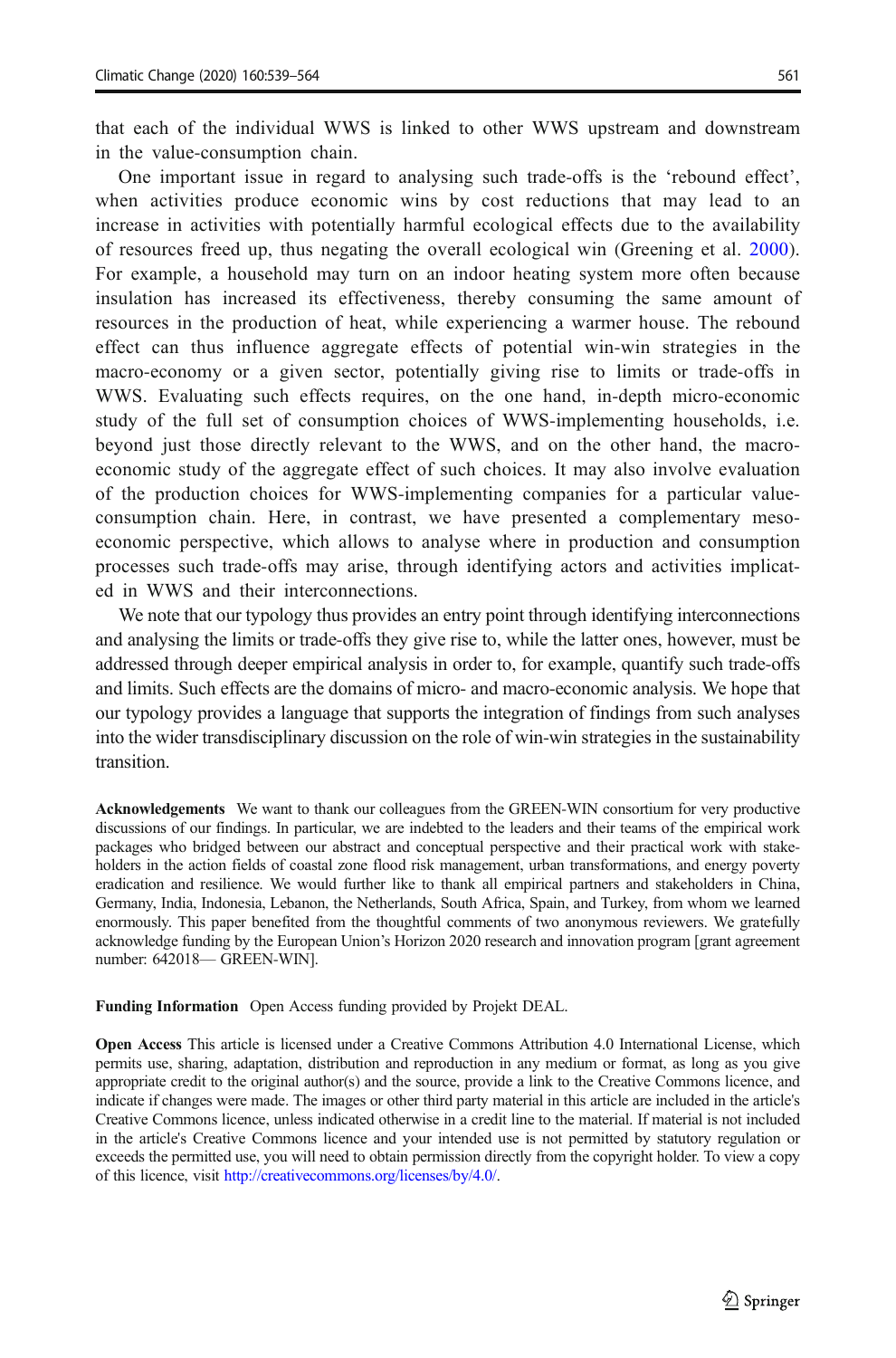### <span id="page-23-0"></span>References

- Adger WN, Dessai S, Goulden M, Hulme M, Lorenzoni I, Nelson DR, Næss LO, Wolf J, Wreford A (2009) Are there social limits to adaptation to climate change? Clim Chang 93:335–354. [https://doi.org/10.1007/s10584-](https://doi.org/10.1007/s10584-008-9520-z) [008-9520-z](https://doi.org/10.1007/s10584-008-9520-z)
- Ameli N, Bisaro A, Drummond P, Grubb M, Chenet H (2019) Climate finance and disclosure for institutional investors: why transparency is not enough. Clim Chang. Special Issue: Win-win solutions for climate change in review. <https://doi.org/10.1007/s10584-019-02542-2>
- Ardente F, Beccali M, Cellura M, Mistretta M (2011) Energy and environmental benefits in public buildings as a result of retrofit actions. Renew Sust Energ Rev 15:460–470. <https://doi.org/10.1016/j.rser.2010.09.022>
- Atteridge A (2011) Will private finance support climate change adaptation in developing countries (No. 2011- 05), SEI Working Paper. Stockholm Environment Institute. [https://www.jstor.org/stable/resrep00511.1](https://www.jstor.org/stable/resrep00511.1?seq=1#metadata_info_tab_contents) [?seq=1#metadata\\_info\\_tab\\_contents](https://www.jstor.org/stable/resrep00511.1?seq=1#metadata_info_tab_contents)
- Bahaj AS, Myers L, James PAB (2007) Urban energy generation: influence of micro-wind turbine output on electricity consumption in buildings. Energy Build 39:154–165. [https://doi.org/10.1016/j.](https://doi.org/10.1016/j.enbuild.2006.06.001) [enbuild.2006.06.001](https://doi.org/10.1016/j.enbuild.2006.06.001)
- Barkenbus JN (2010) Eco-driving: an overlooked climate change initiative. Energy Policy 38:762–769. <https://doi.org/10.1016/j.enpol.2009.10.021>
- Bisaro A, Hinkel J (2018) Mobilising private finance for coastal adaptation: a literature review. Wiley Interdiscip Rev Clim Chang 9:e514. <https://doi.org/10.1002/wcc.514>
- Bisaro A, de Bel M, Hinkel J, Kok S, Bouwer LM (2019) Leveraging public adaptation finance through urban land reclamation: cases from Germany, the Netherlands and the Maldives. Clim Chang. [https://doi.](https://doi.org/10.1007/s10584-019-02507-5) [org/10.1007/s10584-019-02507-5](https://doi.org/10.1007/s10584-019-02507-5)
- Bocken NMP, Allwood JM (2012) Strategies to reduce the carbon footprint of consumer goods by influencing stakeholders. J Clean Prod 35:118–129. <https://doi.org/10.1016/j.jclepro.2012.05.031>
- Bocken NMP, Short SW, Rana P, Evans S (2014) A literature and practice review to develop sustainable business model archetypes. J Clean Prod 65:42–56. <https://doi.org/10.1016/j.jclepro.2013.11.039>
- Bocken NMP, de Pauw I, Bakker C, van der Grinten B (2016) Product design and business model strategies for a circular economy. J Ind Prod Eng 33:308–320. <https://doi.org/10.1080/21681015.2016.1172124>
- Boons F, Montalvo C, Quist J, Wagner M (2013) Sustainable innovation, business models and economic performance: an overview. J Clean Prod 45:1–8. <https://doi.org/10.1016/j.jclepro.2012.08.013>
- Chertow MR (2000) Industrial symbiosis: literature and taxonomy. Annu Rev Energy Environ 25:313–337. <https://doi.org/10.1146/annurev.energy.25.1.313>
- CPI (2017) Global Climate Finance Landscape 2017. Climate Policy Initiative. [https://climatepolicyinitiative.](https://climatepolicyinitiative.org/publication/global-landscape-of-climate-finance-2017/) [org/publication/global-landscape-of-climate-finance-2017/](https://climatepolicyinitiative.org/publication/global-landscape-of-climate-finance-2017/)
- Dangelico RM, Pontrandolfo P (2010) From green product definitions and classifications to the Green Option Matrix. J Clean Prod 18:1608–1628. <https://doi.org/10.1016/j.jclepro.2010.07.007>
- Dopfer K (2006) The origins of meso economics—Schumpeter's legacy. Philipps University Marburg, Department of Geography. <https://www.econstor.eu/handle/10419/31822>
- Doty DH, Glick WH (1994) Typologies as a unique form of theory building: toward improved understanding and modeling. Acad Manag Rev:19. <https://doi.org/10.2307/258704>
- Druckman A, Chitnis M, Sorrell S, Jackson T (2011) Missing carbon reductions? Exploring rebound and backfire effects in UK households. Energy Policy 39:3572–3581. <https://doi.org/10.1016/j.enpol.2011.03.058>
- Druce LM, Moslener U, Gruening C, Pauw WP, Connell R (2016) Demystifying adaptation finance for the private sector. UNEP FI, Geneva. [https://www.unepfi.org/wordpress/wp-content/uploads/2016/11](https://www.unepfi.org/wordpress/wp-content/uploads/2016/11/DEMYSITIFYING-ADAPTATION-FINANCE-FOR-THE-PRIVATE-SECTOR-AW-EXEC-SUMMARY.pdf) [/DEMYSITIFYING-ADAPTATION-FINANCE-FOR-THE-PRIVATE-SECTOR-AW-EXEC-SUMMARY.](https://www.unepfi.org/wordpress/wp-content/uploads/2016/11/DEMYSITIFYING-ADAPTATION-FINANCE-FOR-THE-PRIVATE-SECTOR-AW-EXEC-SUMMARY.pdf) [pdf](https://www.unepfi.org/wordpress/wp-content/uploads/2016/11/DEMYSITIFYING-ADAPTATION-FINANCE-FOR-THE-PRIVATE-SECTOR-AW-EXEC-SUMMARY.pdf)
- Fast Company (2018) Starbucks is making its stores more sustainable and wants to help others do the same. [https://www.fastcompany.com/90236213/starbucks-launches-a-new-store-sustainability-framework.](https://www.fastcompany.com/90236213/starbucks-launches-a-new-store-sustainability-framework) Accessed 13 Mar 2019
- Fraccascia L, Magno M, Albino V (2016) Business models for industrial symbiosis: a guide for firms. Procedia Environ Sci Eng Manag 3:83–93. <https://doi.org/10.1016/j.resconrec.2019.03.016>
- Greening LA, Greene DL, Difiglio C (2000) Energy efficiency and consumption—the rebound effect—a survey. Energy Policy 28:389–401. [https://doi.org/10.1016/S0301-4215\(00\)00021-5](https://doi.org/10.1016/S0301-4215(00)00021-5)
- Haines A, McMichael AJ, Smith KR, Roberts I, Woodcock J, Markandya A, Armstrong BG, Campbell-Lendrum D, Dangour AD, Davies M, Bruce N, Tonne C, Barrett M, Wilkinson P (2009) Public health benefits of strategies to reduce greenhouse-gas emissions: overview and implications for policy makers. Lancet 374: 2104–2114. [https://doi.org/10.1016/S0140-6736\(09\)61759-1](https://doi.org/10.1016/S0140-6736(09)61759-1)
- Hallegatte S, Heal G, Fay M, Treguer D (2012) From growth to green growth—a framework. NBER Working Papers No 17841. <http://www.nber.org/papers/w17841>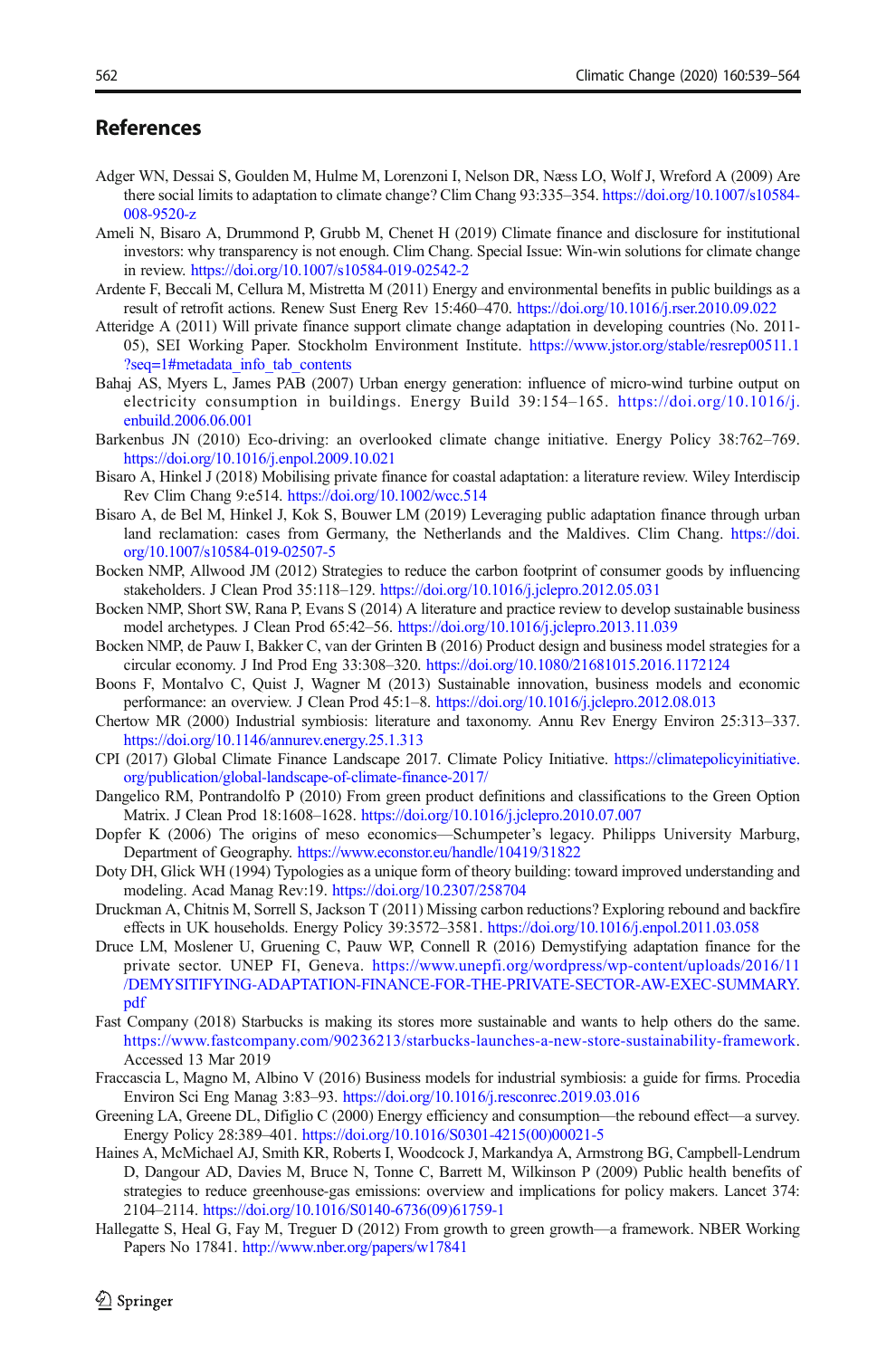- <span id="page-24-0"></span>Halvorsen B, Larsen BM, Nesbakken R (2010) Is there a win–win situation in household energy policy? Environ Resour Econ 45:445–457. <https://doi.org/10.1007/s10640-009-9322-4>
- Hinkel J, Bisaro A, Mangalagiu D, Tabara JD (2020) Introduction to the special issue win-win solutions for climate change. Clim Change (in preparation)
- Hitt MA, Ireland RD, Sirmon DG, Trahms CA (2011) Strategic entrepreneurship: creating value for individuals, organizations, and society. Acad Manag Perspect 25:57–75. <https://www.jstor.org/stable/23045065?seq=1>
- Hohmeyer O, Koschel H (1995) Umweltpolitische Instrumente zur Förderung des Einsatzes integrierter Umwelttechnik. Final Report of a Study of ZEW commissioned by the Büro für Technikfolgenabschätzung beim Deutschen Bundestag (TAB), Mannheim
- IPCC (2013) Climate Change 2013: The physical science basis. In: Stocker TF, Qin D, Plattner G-K, Tignor SK, Allen J, Boschung A, Nauels Y, Xia M, Bex V, Midgley PM (eds) Contribution of working group i to the fifth assessment report of the intergovernmental panel on climate change. Cambridge University Press, Cambridge, United Kingdom and New York, pp, 1535. <https://doi.org/10.1017/CBO9781107415324>
- Jacobs D (2017) Renewable energy policy convergence in the EU: the evolution of feed-in tariffs in Germany, Spain and France. Routledge.
- Kok S, de Bel M, Hinkel J, Bisaro A, Bouwer LM (2020) Public finance of nature-based coastal flood defence: cases from the Netherlands, Indonesia and Georgia. Ecol Econ (in review)
- Litman T (2017) Win-win transportation emission reduction strategies. Victoria Transport Policy Institute. <http://www.vtpi.org/wwclimate.pdf>
- Lombardi DR, Laybourn P (2012) Redefining industrial symbiosis. J Ind Ecol 16:28–37. [https://doi.org/10.1111](https://doi.org/10.1111/j.1530-9290.2011.00444.x) [/j.1530-9290.2011.00444.x](https://doi.org/10.1111/j.1530-9290.2011.00444.x)
- Lüdeke-Freund F, Freudenreich B, Schaltegger S, Saviuc I, Stock M (2017) Sustainability-oriented business model assessment—a conceptual foundation. In: Carayannis EG, Sindakis S (eds) Analytics, innovation, and excellence-driven enterprise sustainability. Palgrave Macmillan US, New York, pp 169–206. [https://doi.](https://doi.org/10.1057/978-1-137-37879-8_7) [org/10.1057/978-1-137-37879-8\\_7](https://doi.org/10.1057/978-1-137-37879-8_7)
- Ma Y, Rong K, Mangalagiu D, Thornton TF, Zhu D (2018) Co-evolution between urban sustainability and business ecosystem innovation: evidence from the sharing mobility sector in Shanghai. J Clean Prod 188: 942–953. <https://doi.org/10.1016/j.jclepro.2018.03.323>
- MacLeod M, Eory V, Gruère G, Lankoski J (2015) Cost-effectiveness of greenhouse gas mitigation measures for agriculture: a literature review, OECD Food, Agriculture and Fisheries Papers, No. 89, OECD Publishing, Paris. <https://doi.org/10.1787/5jrvvkq900vj-en>
- Mazzucato M, Penna CCR (2016) Beyond market failures: the market creating and shaping roles of state investment banks. J Econ Policy Reform 19:305–326. <https://doi.org/10.1080/17487870.2016.1216416>
- Nakomcic-Smaragdakis B, Cepic Z, Senk N, Dorić J, Radovanovic L (2016) Use of scrap tires in cement production and their impact on nitrogen and sulfur oxides emissions. Energy Sources, Part A 38:485–493. <https://doi.org/10.1080/15567036.2013.787473>
- Nazarkina L (2012) How sustainable are the growth strategies of sustainability entrepreneurs? In: Mennillo G, Schlenzig T, Friedrich E (eds) Balanced growth, management for professionals. Springer, Berlin, pp 105–121
- Neary JP, Kevin R (1980) The theory of household behaviour under rationing. Eur Econ Rev 13(1):25–42
- Oberndorfer E, Lundholm J, Bass B, Coffman RR, Doshi H, Dunnett SG, Köhler M, Liu KKY, Rowe B (2007) Green roofs as urban ecosystems: ecological structures, functions, and services. BioScience 57:823–833. <https://doi.org/10.1641/B571005>
- Omann I, Kammerlander M, Jäger J, Bisaro A, Tàbara JD (2019) Assessing opportunities for scaling out, up and deep of win-win solutions for a sustainable world. Clim Chang. <https://doi.org/10.1007/s10584-019-02503-9>
- Osberghaus D (2015) The determinants of private flood mitigation measures in Germany—evidence from a nationwide survey. Ecol Econ 110:36–50. <https://doi.org/10.1016/j.ecolecon.2014.12.010>
- Paroussos L, Fragkiadakis K, Fragkos P (2019) Macro-economic analysis of green growth policies: the role of finance and technical progress in Italian green growth. Clim Chang. [https://doi.org/10.1007/s10584-019-](https://doi.org/10.1007/s10584-019-02543-1) [02543-1](https://doi.org/10.1007/s10584-019-02543-1)
- Pauw WP (2015) Not a panacea: private-sector engagement in adaptation and adaptation finance in developing countries. Clim Pol 15:583–603
- Peppard J, Rylander A (2006) From value chain to value network: insights for mobile operators. Eur Manag J 24: 128–141. <https://doi.org/10.1016/j.emj.2006.03.003>
- Perini K, Rosasco P (2013) Cost–benefit analysis for green façades and living wall systems. Build Environ 70: 110–121. <https://doi.org/10.1016/j.buildenv.2013.08.012>
- Poortinga W, Steg L, Vlek C, Wiersma G (2003) Household preferences for energy-saving measures: a conjoint analysis. J Econ Psychol 24:49–64. [https://doi.org/10.1016/S0167-4870\(02\)00154-X](https://doi.org/10.1016/S0167-4870(02)00154-X)
- Pujaria D, Wrightb G, Peattiec K (2003) Green and competitive influences on environmental new product development performance. J Bus Res 56(8):657–671. [https://doi.org/10.1016/S0148-2963\(01\)00310-1](https://doi.org/10.1016/S0148-2963(01)00310-1)
- Reddy SB, Assenza GB (2009) Climate change—a developing country perspective. Curr Sci 97